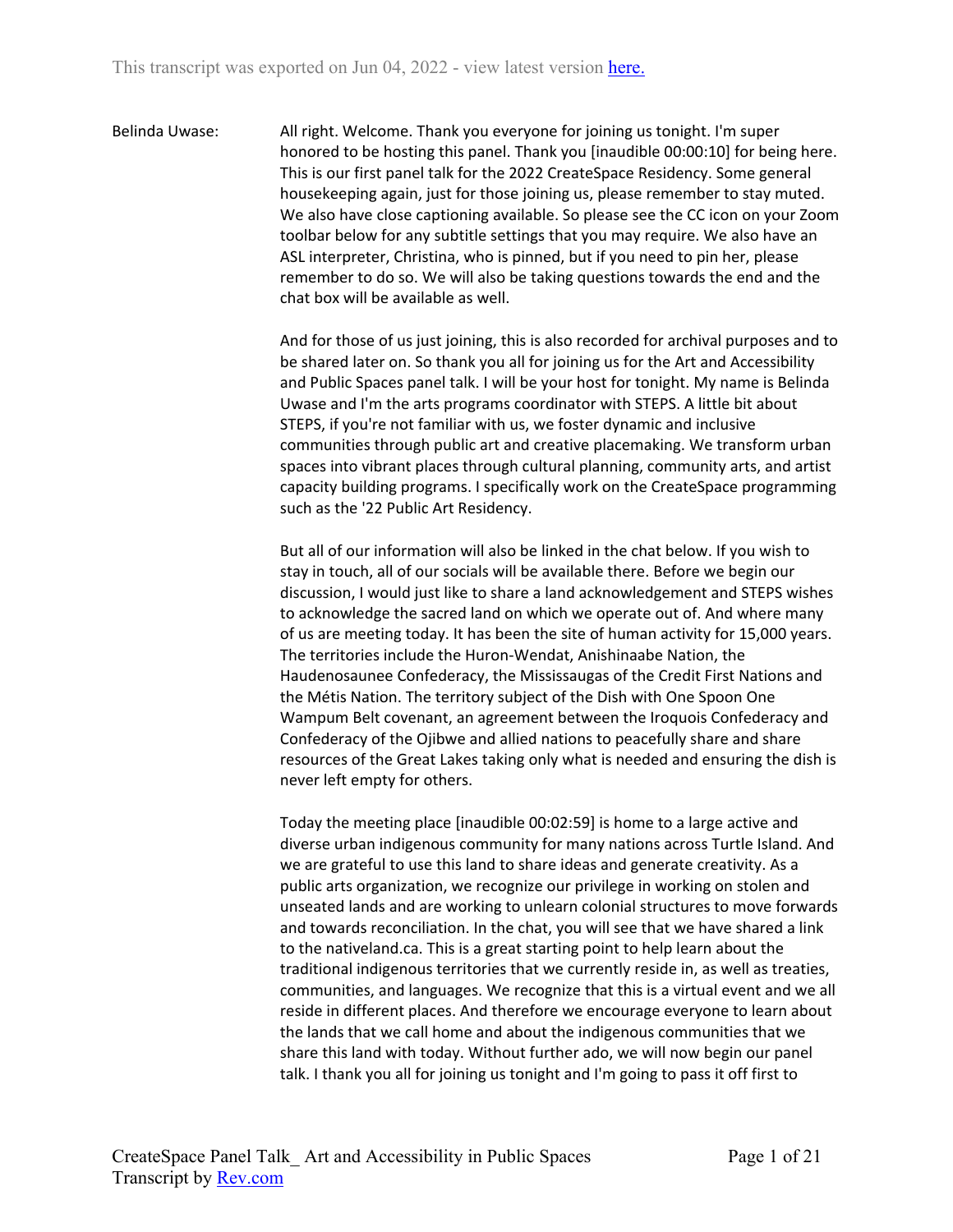Jenel, and then she will pass it off to our three panelists today, Queen, Ysabelle and Salima. Thank you.

- Jenel Shaw: Thank you.
- Belinda Uwase: No worries.

Jenel Shaw: So before we get started, I just wanted quickly, as you guys know a little bit about arts accessibility [inaudible 00:04:31] with STEPS on this presentation or this panel discussion. So Arts AccessAbility Network Manitoba is a regional, notfor-profit artist run organization dedicated to the full inclusion of arts, artists, and audiences within... Oh, sorry, my screen keeps going funny. The full inclusion of artists and audiences with disabilities into all facets of the arts community. Our mandate is to facilitate a network of artists and stakeholders from both the arts and the disability communities that supports artists with disabilities in achieving individual artistic excellence, promotes higher visibility of these artists within all disciplines and promotes policies and practices intended to make the arts more accessible to all. I'd also like to acknowledge the land that AANM sits on and that we operate. So AANM is located on Treaty 1 territory, the traditional territory of the Anishinaabeg, Cree, Oji-Cree, Dakota, and Dene's Peoples, and on the homeland of the Métis Nation [inaudible 00:05:38].

> Winnipeg's water is sourced from Shoal Lake 40 First Nation. And I would like to acknowledge that it wasn't until the fall of 2021, that the members of the Shoal Lake 40 First Nation finally had access to the safe drinking water with the building of a new treatment plan, which ended their water advisory, which was on for 24 years while everyone in Winnipeg was able to enjoy fresh water. So I just wanted to acknowledge that. We respect the treaties that were made on these territories. We acknowledged the harms and mistakes to the past, and we dedicate ourselves to move forward in partnership with indigenous communities in the spirit of reconciliatation and collaboration.

> Okay. So now that that's out of the way, let me tell you a little bit about myself. First off, I'll just give you a visual description for anyone who's blind or a little vision there. I'm a white woman in my mid-30s. I have a long brown hair with purple ends that's in a ponytail, and I'm wearing a grayish shirt. I'm going to be [inaudible 00:06:46]. I'll be helping guide the discussion. It's going to be a very casual discussion and very loose and it should be fine and be very interesting to hear from everyone.

> So personally, I'm a self-taught artist and my art focus is learning on new ways, new crafts to explore autistic expression. I graduated with my master's in disability studies from the University of Manitoba. My dissertation was called an auto ethnological study of art as a tool of empowerment. And with that, I examined my own experiences of mental illness and disability art. Currently I'm the executive director for Arts AccessAbility Network Manitoba as [inaudible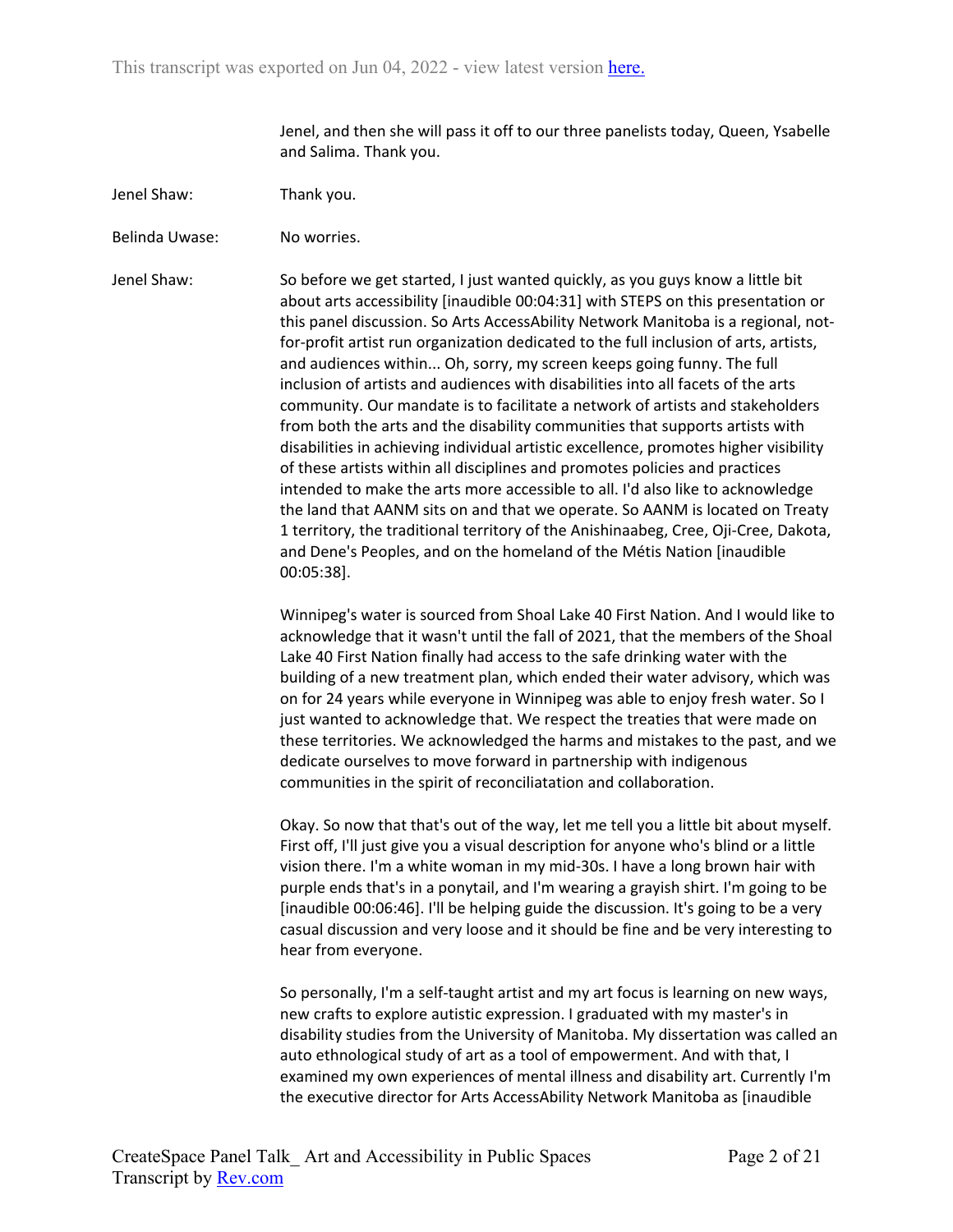00:07:24] for the Manitoba Cultural Society of the Deaf. [inaudible 00:07:32] introduce our speakers who are going to let introduce themselves. So we're going to start with Salima. Why don't you tell us a little bit more about you?

- Salima Punjani: Thanks, Jenel. My name is Salima Punjani. I'm a brown skin woman with curly reddish brown hair. I'm wearing earrings made with a lot of love from a friend that have macro made yellow yarn on them with lots of different speckles of color and are really fun to comb while I'm wearing them. I would say that I'm also a self-taught artist. I would describe my art as multisensory and I try and create as many entry points as possible so that folks can experience my art in lots of different ways. So what that means is that there might be vibrotactile or the vibrational energy of sound. That's one part of my work. Another part is tactile photography for folks that are blind or low vision, to be able to touch photographs. I use smell and lots of different things so that people can interact with my work in a lot of different ways. I also have a master's in social work in which I focused on the intersection of the arts and care. And I thought a lot about how to do trauma-informed relational artwork. And that's the end of my thought.
- Jenel Shaw: Great, thanks Salima. Next, we're going to go with Ysabelle. Why don't you introduce yourself?
- Ysabelle Vautou...: Hi, my name is Ysabelle Vautour. I am currently on treaty of the peace and friendship. Sorry, the Peace and Friendship Treaty in what's known as Fredericton or Woolastook. I am a visual artist as well. My practice is focused on like a playful, playing with the ideas of ableism, and I want people to view things differently through art. I've been working with installation and I'm currently in a mural training program with the Inspire Festival here in New Brunswick.
- Jenel Shaw: Wonderful. Thanks, Ysabelle. And last but not least, we have Queen.
- Queen Kukoyi: Hi, everyone. My name is Queen Kukoyi. I am a Black woman with a head wrap on and kinky curly hair. I have on a burgundy shirt with a burgundy and gold necklace. I am a Black Bajan of Igbo and Lokono ancestry. I'm queer gender fluid. I'm presenting a mother and an author, an arts educator. I won an award for my work for my school doing search work, Centennial College, international artists. My new art practice, so my background is in spoken word poetry and digital collaging and animations, but I've been exploring Zentangle art more intentionally as a form to support helping me focus about different topics that I'm exploring around my mental health. Just trying to understand more how in the past I've been using Zentangle art as a form to support stimming for focus.
- Jenel Shaw: Great. Thanks, Queen. Before we get started with the panel, could one of the STEPS people will take the stop screen sharing so we could see the panelists better. Ah, there we go. Great. So let's just start right off and start with our first question. So how does making accessible public art increase access for all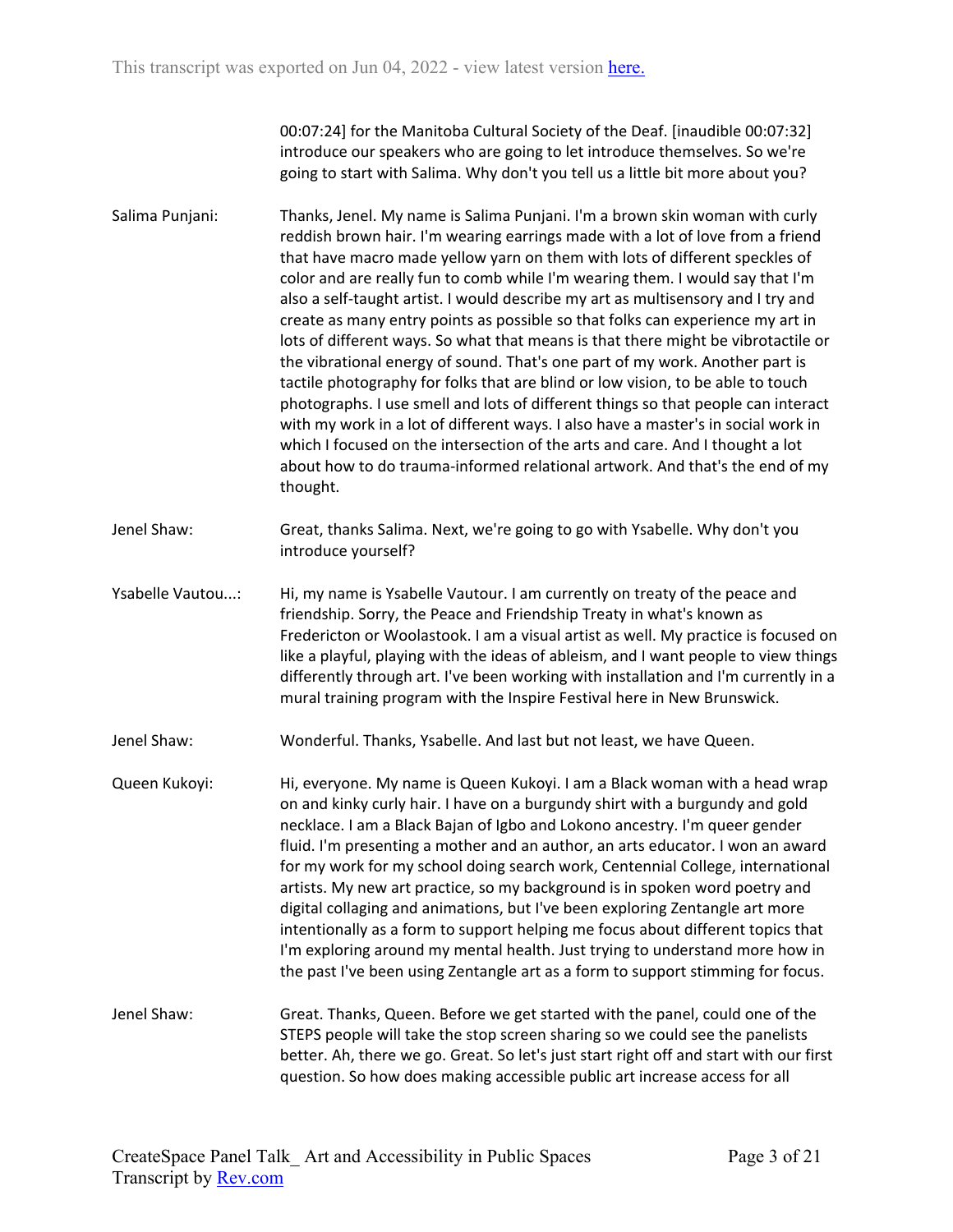participants, not just those that are deaf or disability or disabled? Does anyone want to take a shot at it first?

- Queen Kukoyi: I can go. I think in any case, if we're talking about equity, like ensuring that the most marginalized groups are heard, understood, and cared for first will have everything accessible for all.
- Jenel Shaw: Yeah, absolutely. Salima, Ysabelle, do you guys have any thoughts on it?

Salima Punjani: Sure. Yeah. Hi, it's Salima speaking, or Ysabelle, would you like to go first?

Ysabelle Vautou...: Oh, go ahead.

Salima Punjani: Okay. So I think for me seeing people interact with my work and being able to touch and play and move things around and feel vibrations and things like that, I think having all of these different senses integrated into work helps to create a really embodied way of being with art. But then also, I feel that using multiple senses helps to create environments where people can deeply listen a bit better, whatever listening means. I don't just mean like by hearing, I mean, in lots of different ways. So if listening means maybe holding vibrations or taking a big smell of a cushion or something, I know that sounds a bit weird, but I feel that just seeing people interact with my work, whether they're disability identified or not, I think it does help to create these environments of listening and receptivity and connection and empathy. And that's the end of my thought.

Ysabelle Vautou...: I don't think your artwork is weird. I think your artwork is fantastic, Salima. I really want to experience it one of these days when either you come to my province or I come to yours or your artwork's all over the world, and I can see it. I think that when we create spaces to start discussion around ableism, accessibility, anything with even just leadership with persons with disabilities, I think this kind of gets people thinking, because a lot of the issues have to do with just old ideas. And when we bring new ideas in an art space, I feel like people are more receptive to take them in to... This week is, or at least where I am, this week is disability awareness week. I feel like a lot of people are aware that persons with disabilities exist.

> It's not what... But maybe they're not aware of the systemic barriers, the little comments, the nitty gritty of what it feels like to be in a different body than a enabled [inaudible 00:15:05] person might feel. Because I feel like this community tends to be overlooked a lot or forgotten about a lot. It's just not in people's minds. There's like the default and then, oh, oh, yeah. So if it's right out there and people are talking about it, then it's more in people's minds and maybe a little bit more access happens, if just a little bit more access happens, then it just becomes a little bit more normal, then it kind of may grow is my thought.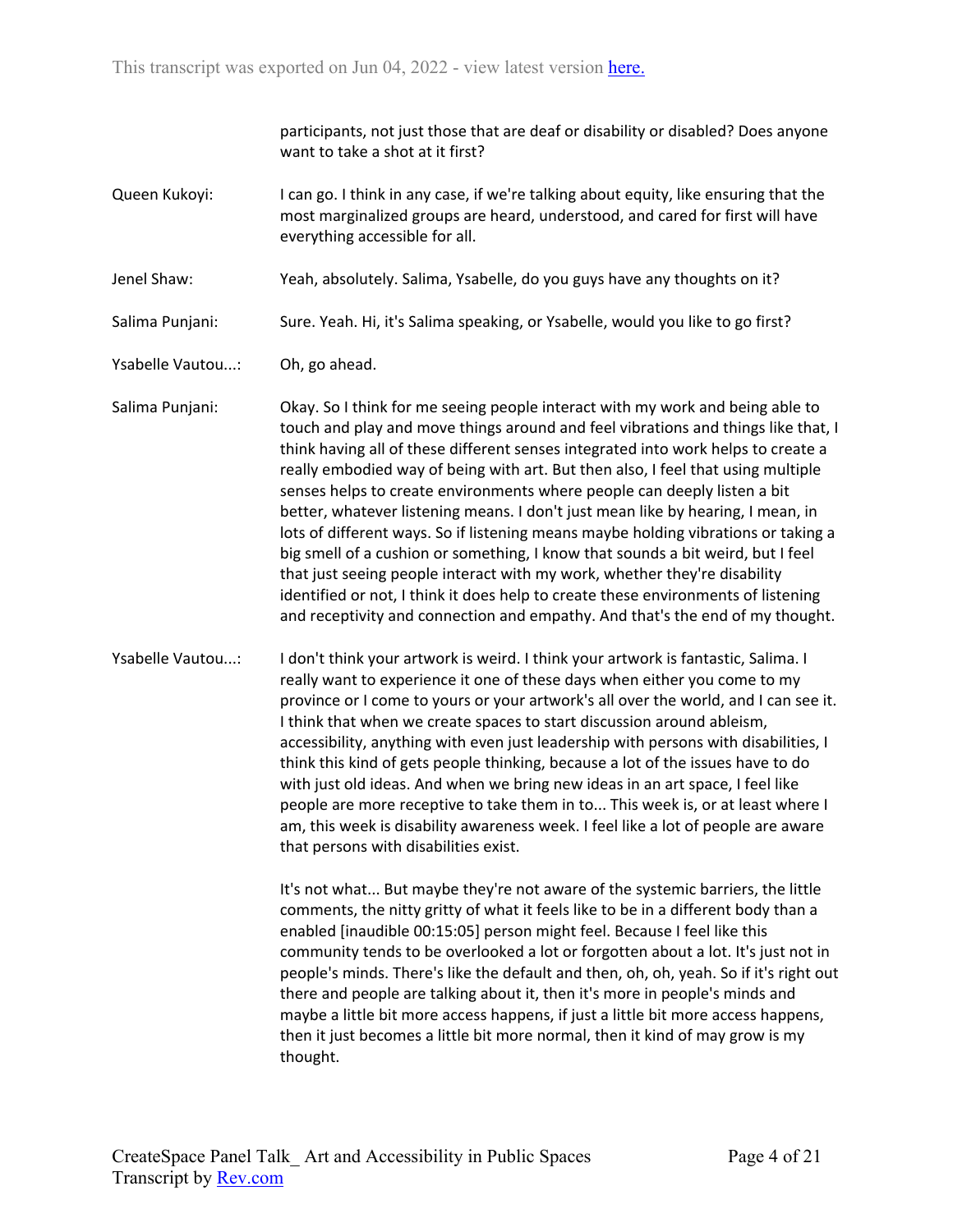| Jenel Shaw:      | Yeah. And since you bought in the word ableism, I don't know if too many<br>people [inaudible 00:15:43] that term. So I thought I just talked a little bit, and<br>maybe we could talk a bit more about that as well. So ableism is kind of the idea<br>that someone is looked as less as, or discriminated against for not being able-<br>bodied. And so it's like Ysabelle said, all those microaggressions place aren't<br>expecting you perhaps, so they don't let attendance in for free, or they don't<br>have ASL or they don't have a ramp.                                                                                                                                                                                                                                                                                                                                                                                                                                                                                                           |
|------------------|---------------------------------------------------------------------------------------------------------------------------------------------------------------------------------------------------------------------------------------------------------------------------------------------------------------------------------------------------------------------------------------------------------------------------------------------------------------------------------------------------------------------------------------------------------------------------------------------------------------------------------------------------------------------------------------------------------------------------------------------------------------------------------------------------------------------------------------------------------------------------------------------------------------------------------------------------------------------------------------------------------------------------------------------------------------|
|                  | Yeah. And so I think ableism is something that we really need to talk about and<br>acknowledge. And the more we talk about it, the more we can make change. So<br>have you guys ever encountered any ableist kind of actions in your artwork or<br>have you had to So I'm kind of throwing a question that you guys don't know<br>about yet. So I apologize for that, but that's something that I run into quite<br>often when we're trying to say, find a venue for space, we call a space and they<br>don't even know what their access is. And so that's an example of ableism.                                                                                                                                                                                                                                                                                                                                                                                                                                                                            |
| Ysabelle Vautou: | Yeah, for sure. There's definitely things to think about. Like for myself, because<br>of my disability, I don't drive and say, simple things, like when I need to get to<br>different places and where I live, it's quite rural, so there's no bus. And if there is<br>a bus, it only goes at once in the day. So that means I'll have to stay overnight to<br>wherever place I want to go for say an hour, or it's so far, you know what I<br>mean? Like there's all these things that accumulates. So if I don't know ahead of<br>schedule where things are going to be, I need to find somebody to take me to<br>those places. And not only just take me to stay, because I don't know how long<br>things go because in the arts, there's a lot of that like, oh, can't you just be<br>flexible? Can't you just stay a little longer? It's like, yes, I can, but the person<br>who is helping me may or may not want to. So it's not just me. It's other people<br>sometimes. That's just one example that happened to me recently, but yeah, for<br>sure. |
| Jenel Shaw:      | What about Salima, Queen, have you guys encountered anything? Or If not,<br>that's okay, too.                                                                                                                                                                                                                                                                                                                                                                                                                                                                                                                                                                                                                                                                                                                                                                                                                                                                                                                                                                 |
| Queen Kukoyi:    | I mean-                                                                                                                                                                                                                                                                                                                                                                                                                                                                                                                                                                                                                                                                                                                                                                                                                                                                                                                                                                                                                                                       |
| Jenel Shaw:      | It kind of goes in with a second question of Oh, yeah.                                                                                                                                                                                                                                                                                                                                                                                                                                                                                                                                                                                                                                                                                                                                                                                                                                                                                                                                                                                                        |
| Queen Kukoyi:    | Oh, like navigating, like panic attacks when things aren't going well in a<br>professional setting is it's never easy. Sometimes I feel embarrassed by them.<br>I've been late to things because I've had panic attacks because I've gotten lost or<br>sometimes for no particular reason at all and then And because people don't<br>understand mental health or there's a stigma around mental health, it's hard to<br>explain. Like I kind of turn it almost into a joke when I arrived like, "Yeah, I had<br>like a little mini panic attack." Sometimes people they look at you a type of way<br>trying to explain a way why your art is the way it is, why I include Looking at<br>my mental health, through a Afrofuturist lens. It's hard for people to understand<br>at time when I'm trying to elaborate on that. So really trying to understand                                                                                                                                                                                                    |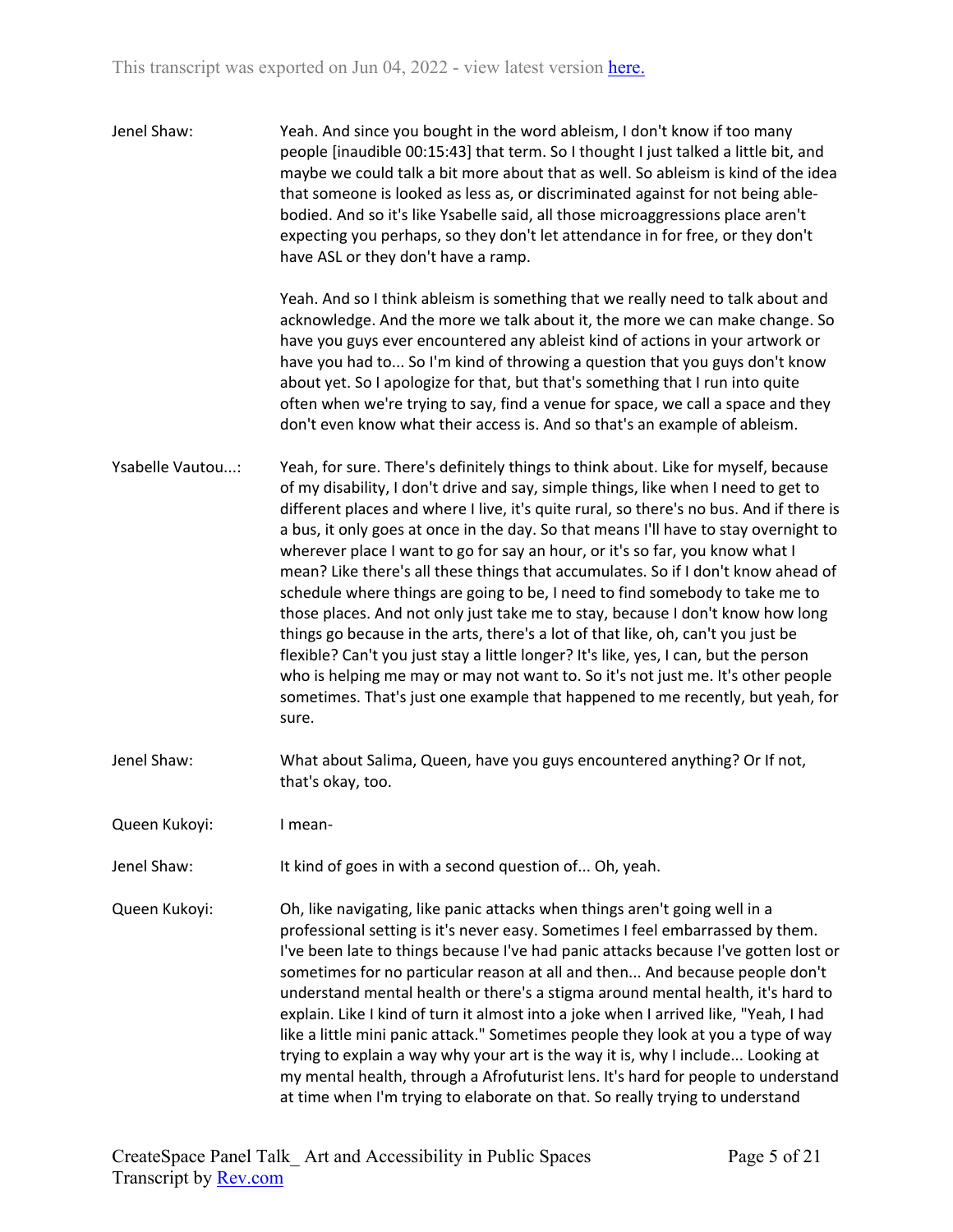|                 | language I can use to describe these things, I guess. And I feel like we shouldn't<br>have to make things accessible for people who don't have accessibility issues,<br>but just discovering language and stuff like that, it's been tricky to navigate.                                                                                                                                                                                                                                                                                                                                                                                                                                                                                                                                                                                                                                                               |
|-----------------|------------------------------------------------------------------------------------------------------------------------------------------------------------------------------------------------------------------------------------------------------------------------------------------------------------------------------------------------------------------------------------------------------------------------------------------------------------------------------------------------------------------------------------------------------------------------------------------------------------------------------------------------------------------------------------------------------------------------------------------------------------------------------------------------------------------------------------------------------------------------------------------------------------------------|
| Jenel Shaw:     | Yeah, absolutely. I can definitely relate to down playing or joking off with your<br>disabilities. I mean, I have panic attacks too, and I cry. So I've definitely had a<br>few meetings, well, I just keep crying and like, I'm okay. I'm just going to cry and<br>it's very embarrassing, but yeah, It's something. What about you, Salima? Have<br>you run into anything like that?                                                                                                                                                                                                                                                                                                                                                                                                                                                                                                                                 |
| Queen Kukoyi:   | [inaudible 00:20:03].                                                                                                                                                                                                                                                                                                                                                                                                                                                                                                                                                                                                                                                                                                                                                                                                                                                                                                  |
| Jenel Shaw:     | Pardon?                                                                                                                                                                                                                                                                                                                                                                                                                                                                                                                                                                                                                                                                                                                                                                                                                                                                                                                |
| Queen Kukoyi:   | Yeah, it's happened in meetings. I'm like, "I'm fine. Just keep going."                                                                                                                                                                                                                                                                                                                                                                                                                                                                                                                                                                                                                                                                                                                                                                                                                                                |
| Jenel Shaw:     | Keep going. Yeah.                                                                                                                                                                                                                                                                                                                                                                                                                                                                                                                                                                                                                                                                                                                                                                                                                                                                                                      |
| Salima Punjani: | Hi, it's Salima speaking. So I think for me, it may not be such obvious things, but<br>when I think about having MS and having cognitive fatigue and general fatigue, I<br>need a lot more time to do things. And I'm often put in positions where I'm<br>rushing, or there's not structures of care, whether it's real transparency over<br>what is, and isn't possible. I think I feel pretty lucky that I've had a chance to<br>learn from folks at tangled arts and taking part in different trainings and things<br>where I've had a chance to learn about how to really ask for what I need.                                                                                                                                                                                                                                                                                                                     |
|                 | And I think one of the things that I find a bit challenging sometimes is that even<br>if people have the intention of wanting to welcome whatever I need, or like that<br>conversation, that sometimes there's just not organizational capacity to actually<br>do the things. And so I think for me, in terms of thinking about accessibility and<br>my needs and ableism, I think that transparency, even if folks maybe don't have<br>the capacity is super important because at least then I can make an informed<br>decision and I can offer the ability to make an informed decision to other<br>disabled folks of whether or not they feel they can participate in something. And<br>so I think that's kind of how ableism shows up for me. It's like, there's the<br>intention and then there's honesty. And I would really prefer the honesty<br>instead of just a nice intention. It's the end of my thought. |
| Jenel Shaw:     | Yeah, I think we could all definitely agree with that. And one thing that you<br>talked about, which [inaudible 00:22:01] term before Crip time, and what that<br>means is that sometimes things may take a little bit longer, you need breaks and<br>that sort of thing. And a lot of times people are so rush, they want to get<br>through things quickly and it's just not possible. So thank you for bringing that<br>up. And this kind of goes into our next question about what access means to<br>you. What do you think of access and what does it mean?                                                                                                                                                                                                                                                                                                                                                       |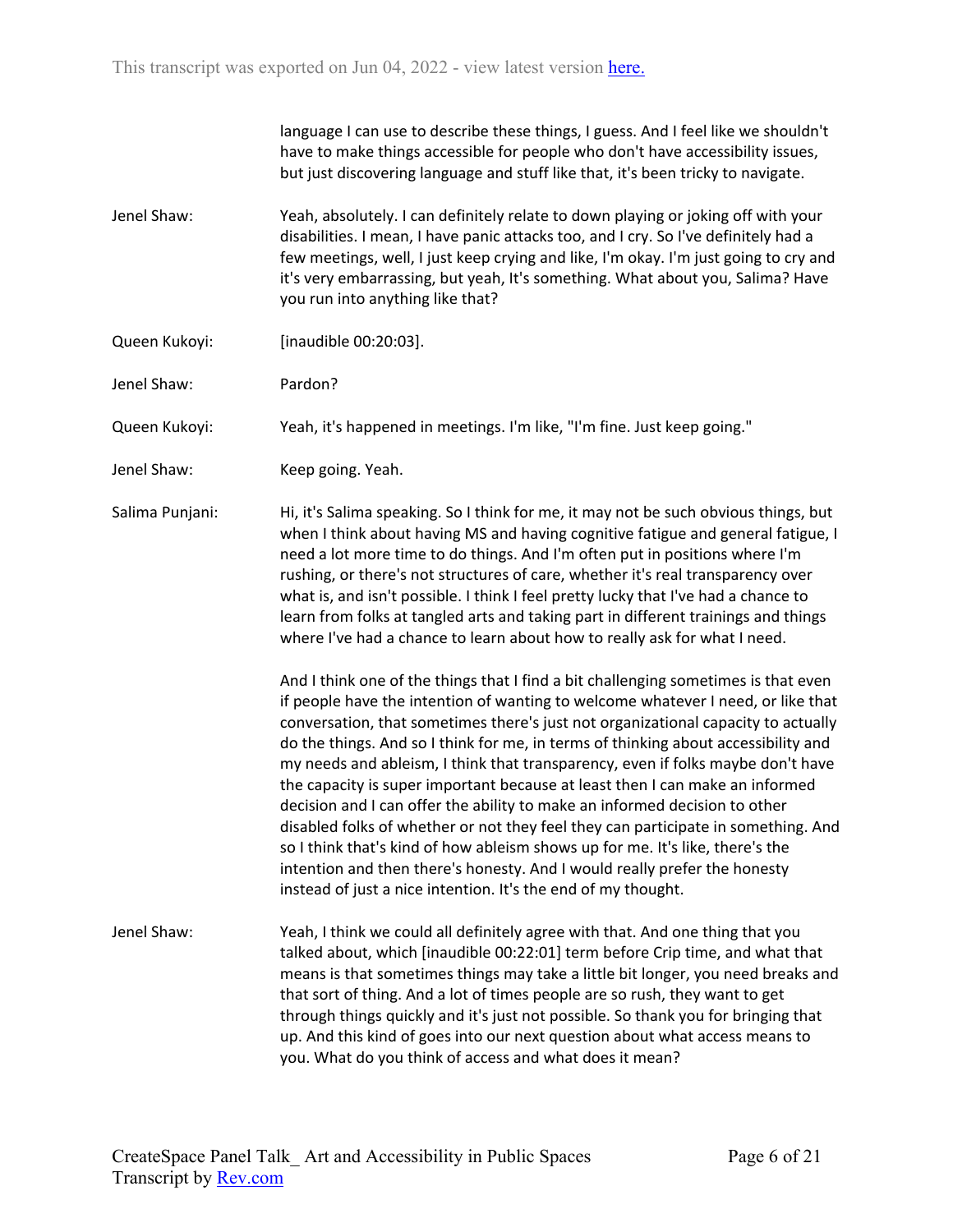- Queen Kukoyi: I like what Salima said about transparency and being able to vocalize what your needs are. I think that that's what access means to me, like feeling safe enough to be able to do that. Like I have a really amazing business partner who's in the audience right now, Nico, who like, the type of organization we're trying to build, it centers mental health and wellness, and being able to have open dialogue about things like burnout, things when I'm overwhelmed or if I'm struggling to write email, because sometimes I have bipolar too. So sometimes to write three sentences can take me 45 minutes because of the overthinking. So sometimes when it's like that, she'll support me in those ways with like forming my thoughts or helping me refocus on something like that. And she's overwhelmed. She's able to convey those things to me as well. And access to me means being able to vocalize those things. But I feel like you can't do that in a regular workplace and the hope is eventually for people to be able to vocalize those things. Queen speaking, and I'm done my thought.
- Jenel Shaw: Yeah. Being able to say what you need is very, very important. Ysabelle, Salima, what about you guys for access?
- Ysabelle Vautou...: I think it's the ability for participation would be the main thing. How can I interact? Can I interact as much as other people? Am I supported? Do I feel safe? Like Queen said, to do these things, I think too, that hesitancy or fear to, or not hesitant... Like I find myself doing this too. Like a few of you said where if to almost justify your existence, it's like, oh, I do this weird thing. I'm this weird disabled person. And I do this weird thing and I need to explain it to you. And it's like, why? Why do I have to explain? Why can't you... Like anything that's remotely not normal. And it's like, what's the percentage? Like the percentage in my province is one fourth of people. So if you've got four people in the room, likely one of them has a... It's not that uncommon is what I'm trying to say. So I feel like there's more, but that's my thought for now.
- Jenel Shaw: No, that's great. I think in 2017 there was a study they did to find out the numbers of disability. And it's something about one in five or 20% of Canadians identify as having a disability. Well, quite the large of minority.
- Ysabelle Vautou...: Yes. Yeah.

Jenel Shaw: Salima, what about for you? What is access mean?

Salima Punjani: I mean, it means a lot of things. I think that sometimes access can... Like people, whenever I'm asked about access, because I'm often asked about like, how can we make things more accessible, or what should we do or whatever? And I think sometimes people expect a checklist. And to me that's not what access is. It's really about listening and asking people what it would take for them to feel cared for, or to be able to be present, whether that's on a live stream or whether that's in person. I think the thing that I would really emphasize on that is that access needs can be competing. They can be ebbing and flowing and consistently changing. And so I think access for me is like this, I guess,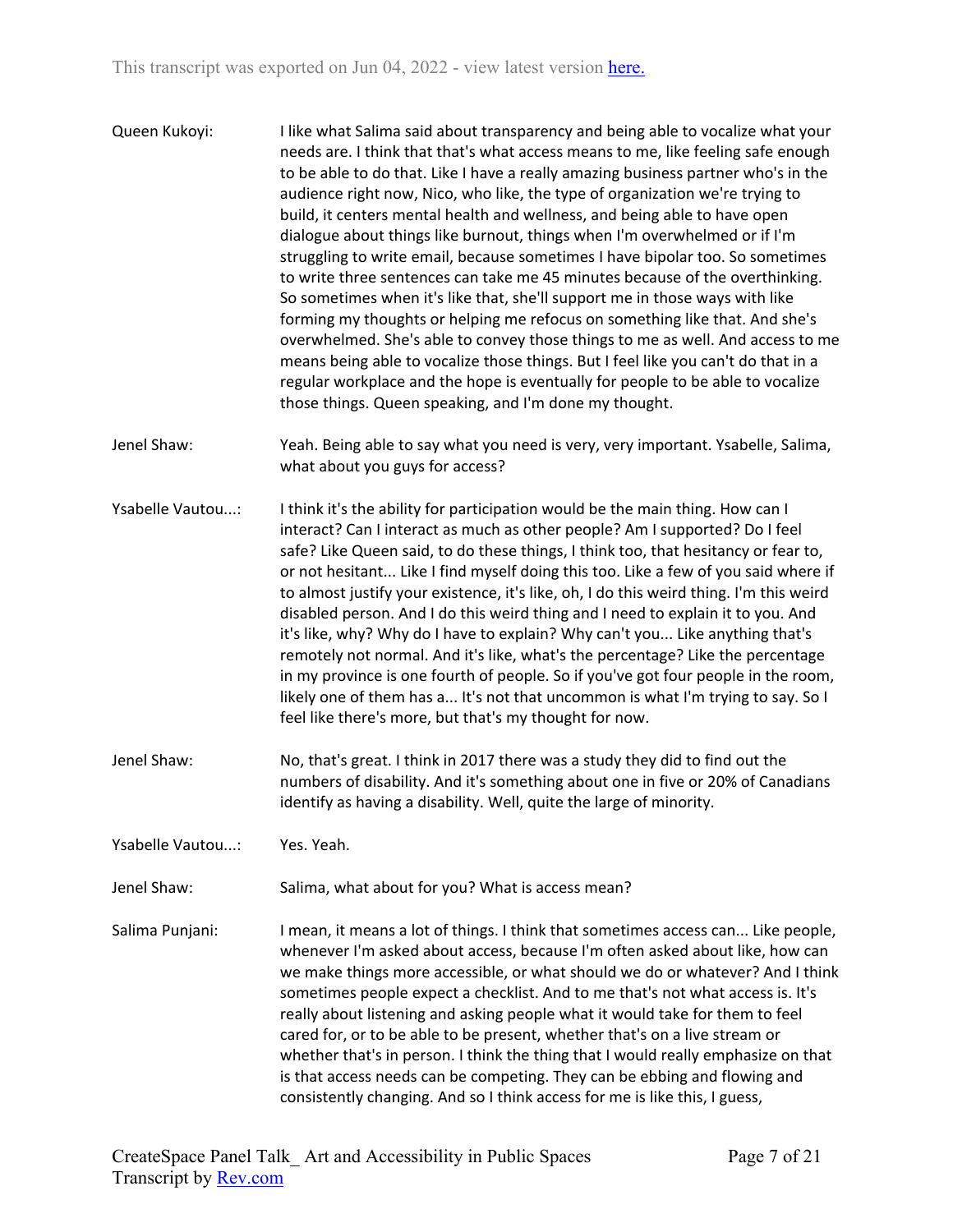commitment to care and commitment to listening and commitment to trying my best to welcome folks and whether that's through my artistry or through my advocacy.

I think too, when I think about accessibility, it's also about having fun and having... It's like, who can I invite to the party? It's fun. It's thinking about how to hack the senses, it's thinking about not only how to create work that invites people to experience it in a lot of different ways. It's about thinking about how fun it is to consider taking a photograph to touch. How fun it is to think about recording sound, to be held in vibrations. I think sometimes thinking about the word access can feel like heavy or there's this heaviness to it, but I'd like to bring a kind of alternative view of access is, I mean, Access Is Love isn't my thing. I believe that's Alice Wong's movement, but I really honor these Crip ancestors and what they've brought to create this space of thinking of access is love. And that's kind of what I think about. That's the end of my thought.

Ysabelle Vautou...: Yeah. If I could add quickly to that, I think seeing disability-led spaces, I think is amazing. It makes a huge difference because there is that commitment there. It's not like, oh, I thought about this one time and I put it in the paper and it looks good. It's like, no, there's a care, like Salima said, and that there's a attention, a commitment. Yeah, for sure. You can definitely tell the difference.

Salima Punjani: Totally, and it's Salima speaking again. I think too, access is not thinking about something last minute, again, coming back to time. I think about how I write grants now and it's like, there's audio captioning and description and ASL and everything included within the grant writing process itself. So it's not an add-on after the fact, it's like, I've tried my best to integrate that into the planning of projects that haven't even come to life yet. So that's another part of it that I think is important to add.

Ysabelle Vautou...: Yeah. Like I said, I feel like there's so much more to explore that question. You can go on and on.

Jenel Shaw: I love that idea though, of access is care, because that's really what it is. It's about caring for the individual that's coming into your space and welcoming them and trying to find the ways that they're most comfortable in that space. So I love that idea of access is care. That's great.

Ysabelle Vautou...: You know what, I [inaudible 00:30:07]-

Jenel Shaw: Just before go to the next-

Ysabelle Vautou...: Sorry, I just had an example of sometimes it's like, yes, to fit it to that individual. But sometimes it's when somebody, when I enter a space and my needs were thought of, without even me having to say anything is so amazing. It's rare that that happens, but it feels so good. It's like, oh, wow! Feel so welcomed in this space. Yeah, sorry.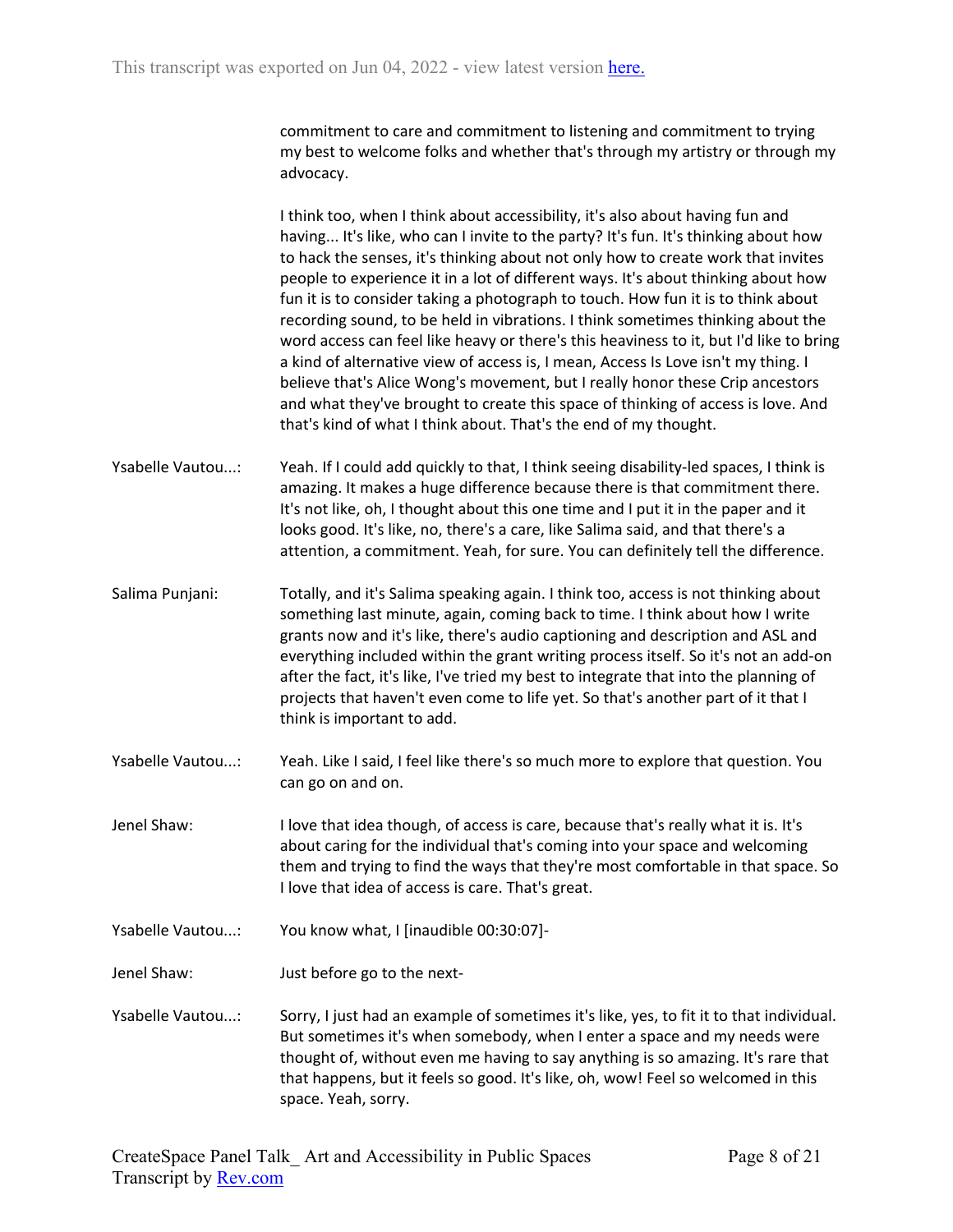- Jenel Shaw: No, that's a very good point because always constantly fighting for access and the accommodations you need is tiring. It can be exhausting. So to have that in place, when you go into a space, it just does, it makes that you feel welcome. You feel loved. You know it's a safe space. So it's very important. I just want to let everyone know before we go on to our next question, in about 20 minutes, we're going to take a five minute break and then come back. So that'll be at 5:55, we'll take a five minute, but until then, let's move on to our next question. I'm sure you guys have really good answers for this, and I'm really excited about this question is how do you include accessibility into your art practice? Salima, did you want to start, because I know you do a lot with multisensory, and touch and feel, so do you want to kick it off for us?
- Salima Punjani: Sure, yeah. Well, I think in a couple different ways, one thing that I'm really getting into these days is learning more about audio description. And so I recently had this documentation of work that had the captioning audio description, everything included in one film. And so that's one way thinking about the documentation of work and the different things to bring to it. Another part is like, and I've mentioned it a couple times, so I won't go too much into it, but like having tactile things, things that people can interact with having smell and touch, I mean yet to use taste, it's a bit harder and even smell because of synthetics, it's competing access needs of I don't want to trigger a migraine in someone, but, or whatever sensitivities and yeah, just kind of really thinking about different ways that people can interact with work, but then also giving people the option not to, they don't want to.

So it's like just being really clear of that the choice is up to the view or the audience member, and then also in terms of what I'm hoping to include more, but quite honestly, it's hard to be an artist and focusing just on my artistry, which is already integrating access. But then also thinking about doing all the accessibility consulting for my own work at the same time. So it's a lot that ends up falling on my shoulders of thinking about making visual stories, of how do you get there? How do you... What kind of space is it? Are there washrooms that are gender neutral? Are there washrooms that are accessible? All of these things of like, it's not only about the artistry and that work, but I think as well, the things that come around, people making a choice of whether that work is something that they feel it would be welcome to experience. That's the end of my thought.

- Jenel Shaw: Yeah, that's good. I love the idea of having it open. They can choose whether or not they want to experience the different aspects of it. Queen, Ysabelle, how do you guys include accessibility into your art practice?
- Queen Kukoyi: I think... Sorry, Queen speaking. Nico and myself as an artist collective try to, whenever we're doing a project, to do like... I can't remember the phrasing now, but something like a community call out, like when we're going to do a project, we'll ask the people around us, our audience what they might need from us in regards to doing the program. We tried to do explore the landscape and the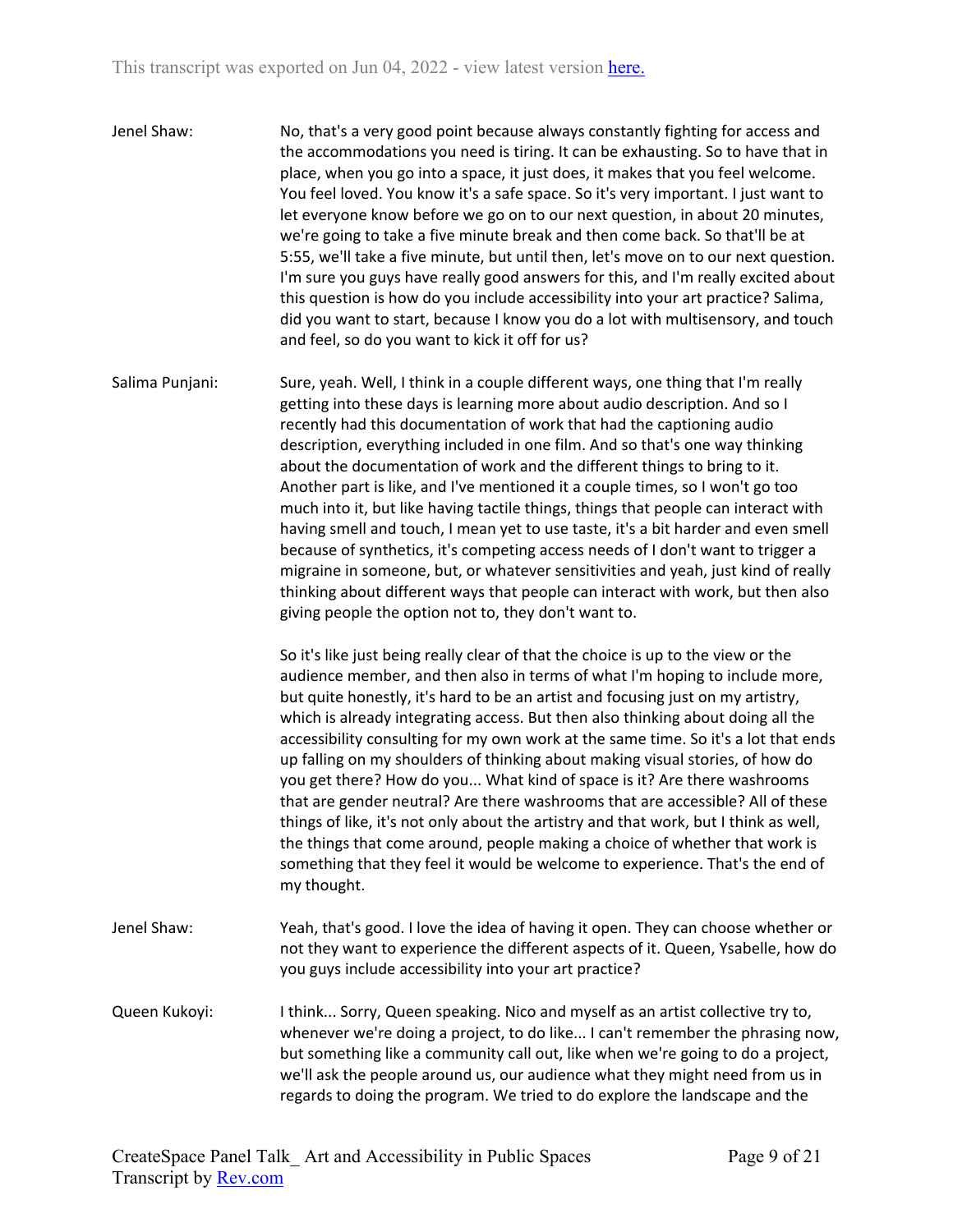setting to which we're entering into to try to make things as accessible as possible, including things like ASL. And I like what Salima said about including more audio stuff. I was like, oh, we should do that. So thank you for that. Thinking about ways in which that we can include things like that in our practice, participating in talks like this, whether it's panelists or as observers to learn more about what the needs are of the community we serve.

I think it's also done through evaluations before and after. That was the word I was looking for, evaluations. Before and after, and then making sure that we embed those things the next time we do things, so that we're constantly getting better and constantly making things more accessible for our audiences, but also future audiences that we might not even know want to participate or want to be a part of anything that we're doing. In my personal art practice, my art has just mainly been for me and if people like it, they like it I think. I've been practicing for a while, but it's been a struggle to even see myself, I guess. As a artist, I've kind of just been putting stuff out there to foster opportunities for dialogues, mainly around conversations around my mental health and other folks who struggle with mental health to try to normalize the conversations around mental health and history and all these different things. So yeah, Queen and I'm done speaking.

- Jenel Shaw: Yeah. I think that's really important what you said about community consultations and speaking with the community and getting the feedback afterwards, because accessibility is ever evolving. As we go on, we learn about new access needs from people. So there's no one space that can be a hundred percent accessible because it's always changing. So I really love that idea of including feedback so that you can keep on improving. That's a wonderful idea. And what about you, Ysabelle? How do you include accessibility?
- Ysabelle Vautou...: Much like Queen, I had that feeling of like, oh, I want to make art for myself. And that's how I started my practice a few years ago. So I'm still new to creating work that is accessible. It's never as accessible as I'd like it to be because I'm perfectionistic that way. And most of my work was created for me only. And then it got out there and it's like, oh, now it's in the public. Now I have to think about this thing afterwards instead of integrating it. So now that I'm creating new work with displaying it, then it's a different shift in what I need to do.

So one of the things that I did, I created the NB Disability Art Collective because I know what I need. That's not a problem. I know how to make something accessible for me. And when I think about accessibility, I literally think of people that I know. I'm like, oh, well, how would so and so enjoy this? How would they experience this? And that's literally how I go about it. And I think, okay, blah, blah, blah. I feel like I'm a party planner like, oh, this person likes this, and this person like this, and dah, dah, dah, dah. And that's literally how I go about it.

So for our first show that we had earlier this year, we put the artwork at wheelchair height because one of the members was in a wheelchair and it's like,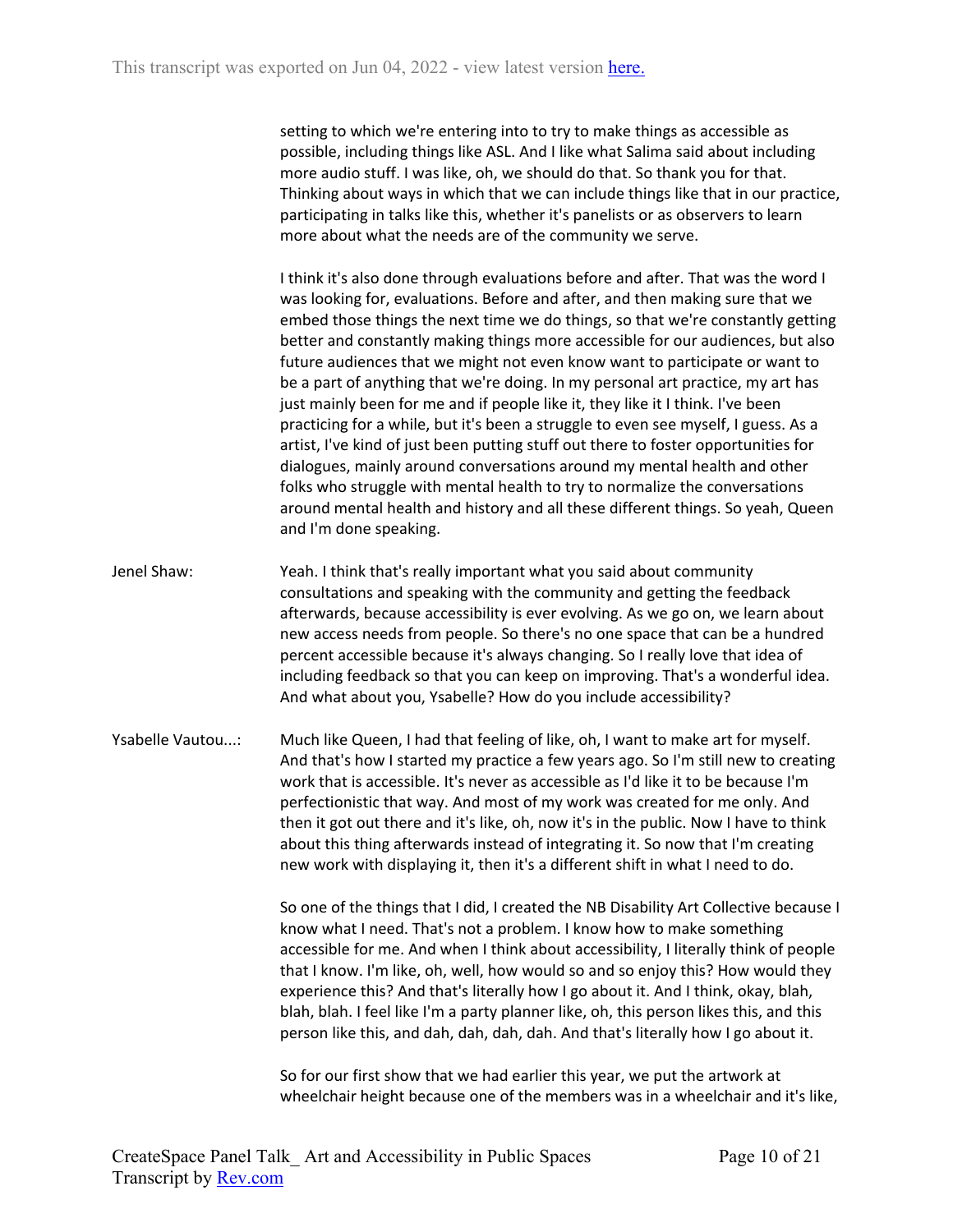| well, she wasn't able to read the tickets. It's not like she asked me to do this.     |
|---------------------------------------------------------------------------------------|
| And then she was like, "Oh," and then she was like, "Yeah, I never," and it's         |
| like It's good to consider or anticipate people's needs that way. I am learning       |
| as much as I can about audio description. Being a person of the blind                 |
| community, I appreciate the creative aspect of audio description. So a lot of it, I   |
| like to do myself. Of course, I can't do it all myself. There's certain things that I |
| can't do, but I do like to integrate it in the work. So it's not like the stale       |
| voiceover thing that you have to pay these other people to do.                        |

Like it feels detached from the work, and I like it when it's more creative, but that's just a personal style. And the other thing is that right now I'm doing an artist residency with a local group called the New Brunswick Coalition of Persons with Disabilities. That's sponsored by the New Brunswick Arts Board. So essentially I am like an art facilitator in my residency. So I will be hosting Zoom meetings once a month and will talk about the art that they want to create. I suggested maybe like identity is a theme, to explore who they want to be with the kind of art that they want to make and the various mediums that they want to make it, because I feel like people's voices are important to be heard.

And I think that one of the ideas for that we may do is puppetry because it has different forms. So the writing of it could be one person could do it, right? The physical making of the puppet is the sculptural aspect. The puppet could have a sculptural base with joints and things, but then the head would be painted, which is another... You know what I mean? Like I love what I've learned from being disabled human for all of my life is that the more options you have, the better people can participate. I'm sure there's more, but that's what I got for the time being.

- Jenel Shaw: No, that's great. And I agree with you, audio descriptions or image descriptions, they're an art form all on their own, if done correctly, because you don't want to read some dry, this objects here, this object there. You want to hear passion, so you want to be able to-
- Ysabelle Vautou...: Yeah, like I don't-

Jenel Shaw: Yeah, exactly [inaudible 00:41:23]-

Ysabelle Vautou...: I don't care how many things are in this. I want, what is it, you know what I mean, before you start describing all these... Anyway, and it's like there's only so much space that I have in my head, but... I was going to say something and I forgot. I do, oh, yes, the advocacy and the consultation is mostly how things get done. It seems like when I apply for a lot of art calls and things like that and often it seems like I'm either one of the first people to ever apply to something like that. So then I become the representative and then it's like, I feel like I'm setting the... It's like what, this is not my job, but then it piles on me and then the overwhelm. And so it kind of becomes my side job while I'm doing my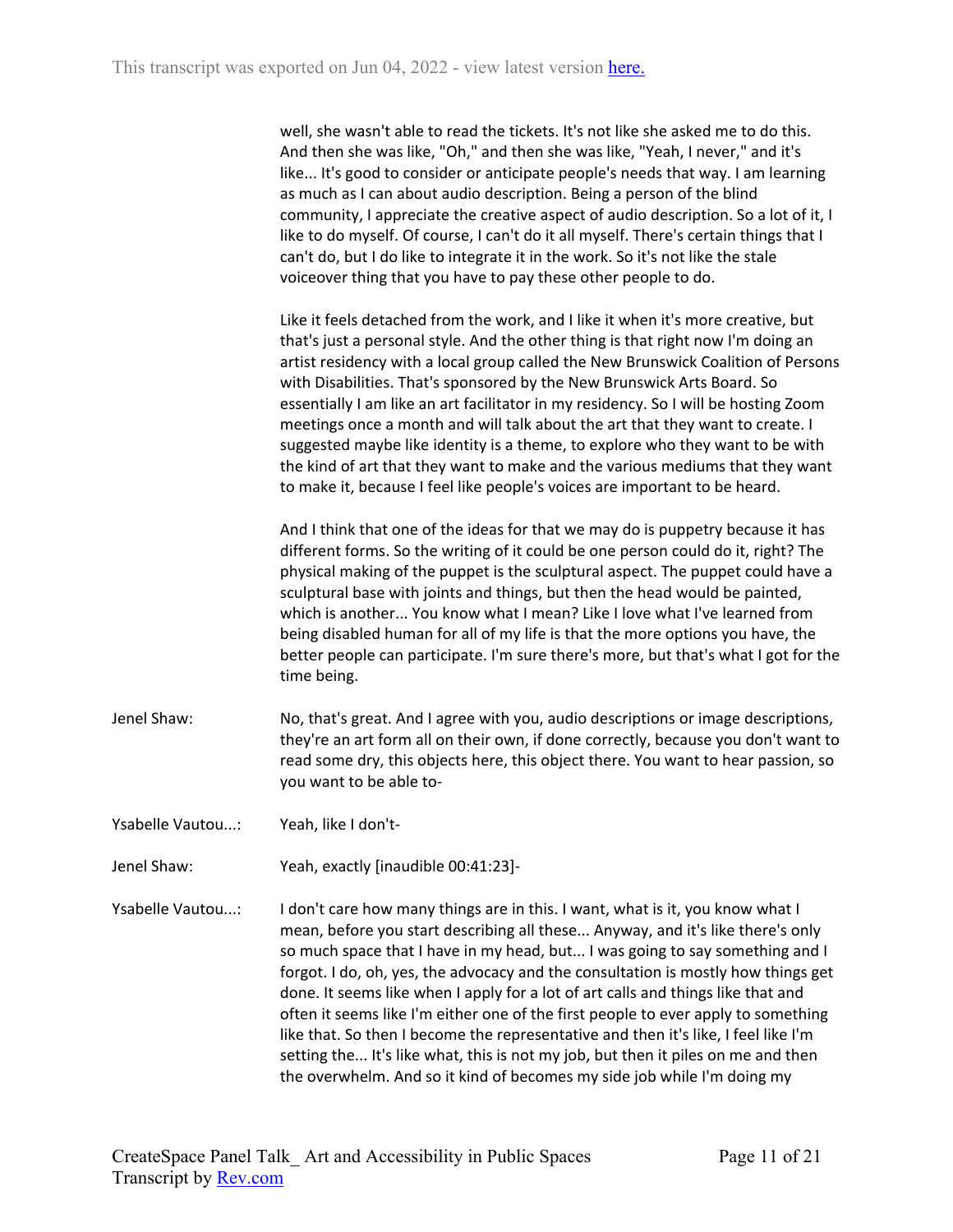current art job. And then we talk about prep time and it's like the window, and then the chronic pain and then, oh, the window is so small.

- Jenel Shaw: Yeah. That's like the burden that artists with disabilities have is that they're constantly having to advocate for themselves and exert that extra energy, which often we don't have, but we find it somewhere, because it has to be done. Yeah, it's can be very frustrating and tiring.
- Queen Kukoyi: Yeah. I was just thinking about something Ysabelle just said. It's about chronic pain and I have limited mobility, so I cannot... A lot of my things that I do are super heavy. So I need support with that stuff and often have to hire on people to support, because Nicole can't lift everything, and because my arm's not in a sling at the moment because I'm not in as much pain. People don't see the limited mobility that I have. And I find myself people looking at me like, why aren't you helping? Have to be like, oh, I can't lift things. And constantly feeling I have to repeat that or just putting on the sling to go. So I don't have to explain it to people. Yeah, sorry, just [inaudible 00:43:45]-
- Jenel Shaw: Yeah, no. I mean, that's the great debate, between invisible illness and visible disabilities, right? Oftentimes those with visible disabilities, they get more help, but they also get more pity and people thinking they can't do anything while those with invisible disabilities are constantly saying like, sure, I didn't use a cane today, but I need it today. I didn't use one yesterday, but today I need it. And people not understanding or if you're in a wheelchair, doesn't mean that you can't walk, some people can get up and walk, but only for a few steps, right? And [inaudible 00:44:23] defend your disability. Any more thoughts about accessibility in the art practice before we go to our next question?
- Ysabelle Vautou...: I feel like that thing that you explained with invisible disability versus the visible ones is that's where a lot of the ableism comes in the question, because then it's like, if you have a visible disability, then you can't take that off. It just that's how you exist. But people who have an invisible disability, some of them, they can't play the role, but some of them can like, I can do that. I have these weird accessibility tools that like, why would you wear a telescope on your face? It's a weird object. People look at you funny and it's fine, I'm used to it, but all these thoughts and it's not that whole...

I remember when I was young, I didn't want to wear it because it's like, oh, it's not cool to wear that. [inaudible 00:45:36] why isn't it cool to be a person with a disability? We're cool. Have you listened to these other people in the panel? Seriously, you guys are cool. And it's like the aesthetic of the... I don't know what do you want to call it, like a Crip aesthetic or a disability art aesthetic that it's cool to have that look or whatever, or if you have that look, there's certain connotations of what that look means. And that's the problem that you're kind of talking about when we talk about those two different things. I've been thinking about that a lot this week actually. It's funny you bring that up.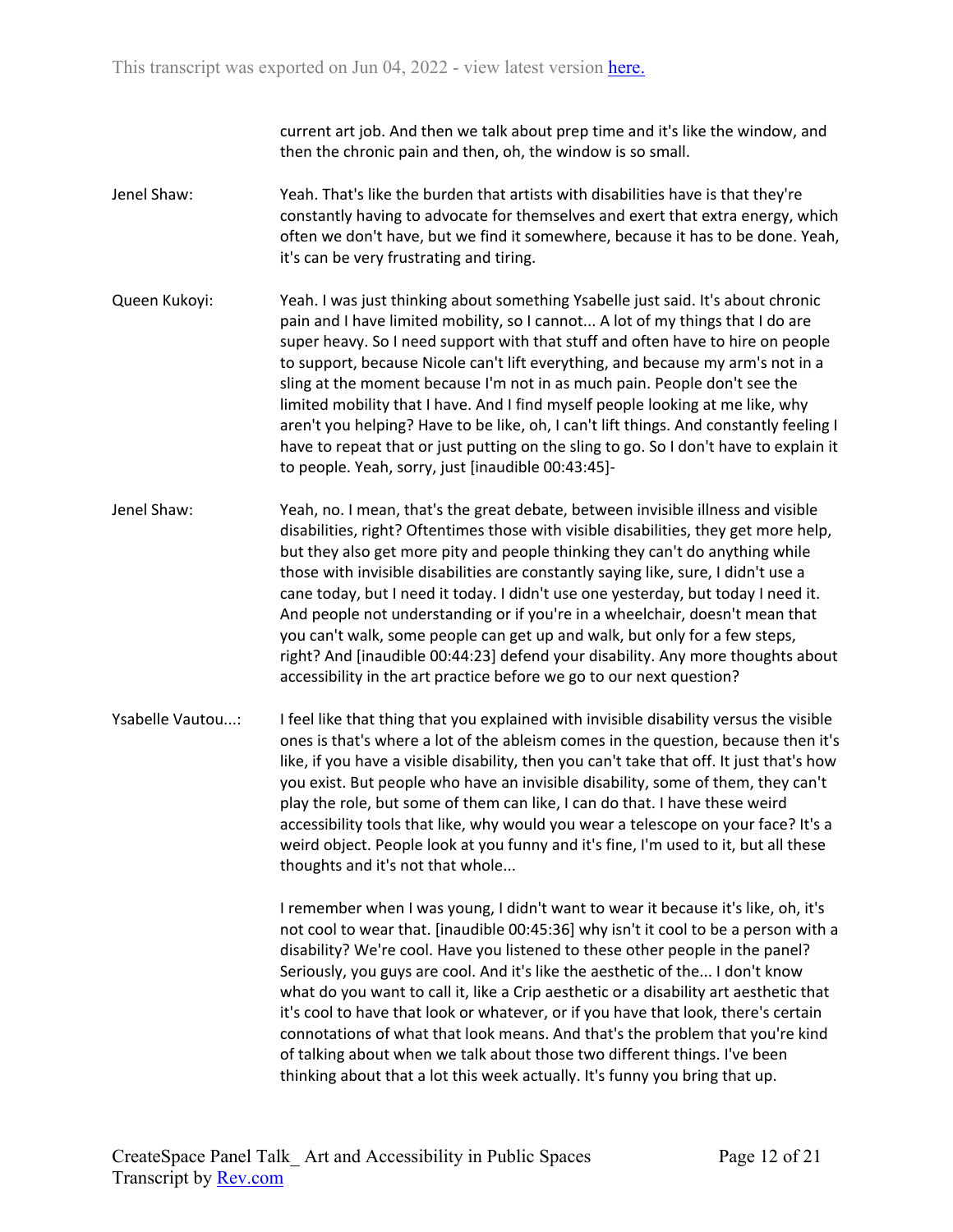Jenel Shaw: Well, since we're so close to a break, maybe we'll just take our break now and save the last question for when we get back. So it is what? In Winnipeg 5:50, but it's somewhere 50 something, 50 where everyone else is. So we'll take a five minute and come back at 5:55 or 55, 56, 60, wherever you are, five minutes. So I'm making it way more confusing. [inaudible 00:46:51] take five and we'll [inaudible 00:46:52].

Speaker X: Thanks, Jenel.

Queen Kukoyi: Thank you.

- Jenel Shaw: You know what, actually, let's just get started. [inaudible 00:47:16] can join in when she comes back. So our last question that we're going to talk about is how to make safe spaces for artists who are neurodivergent or have mental health. So Ysabelle, or Salima, did you guys want to get us started? Just to give an example of something that we do at AANM is that I have a little bowl full of fidget toys that are free for anyone who comes in, who can take one, whether they be children or adults, everyone takes one. It seems just to give them something to play with with our hands to concentrate that fidgeness that some people experience. So that's one thing that we do at my space.
- Salima Punjani: Hi, it's Salima speaking. I think one thing that I find helpful is considering a trauma-informed approach in which giving people [inaudible 00:48:17], I guess, the option to participate in the way they feel, or they don't feel. And so not having any pressure to talk if they don't want to, or like, if I'm facilitating more so, I think being clear if there are moments of obligatory participation or something, just kind of creating the space for people to just show up as they are. But I feel like I think that's all I can really say about that question.
- Jenel Shaw: Thanks, Salima. What about Ysabelle, Queen, how do you guys think we can make safe spaces for artists that neurodivergent or have mental health?
- Queen Kukoyi: I would say like, except forms, all forms of stimming. I know for, in particular, in the public school system, stimming as what people call doodling is actually a way to support focus. And I found when I was able to, and when teachers were allowed me to use that as an entry point or an access point for being able to absorb information would create these really intricate patterns that would have some of the words adapted it into it from the lesson. And I'd remember everything so much easier. Whereas the teachers that did and I found I was didn't really do well in those courses. I couldn't sit still. I couldn't hear over, I think a lot of people call it monkey chatter, just ongoing in my head. And that was a way for me to absorb the information. So people need to get up and walk around during not expecting people to do what is the norm when they're in a workshop, I think is ways that we can create safer spaces for people who are neurodivergent and have mental health.

Jenel Shaw: Yeah. That's great. Ysabelle, what about you?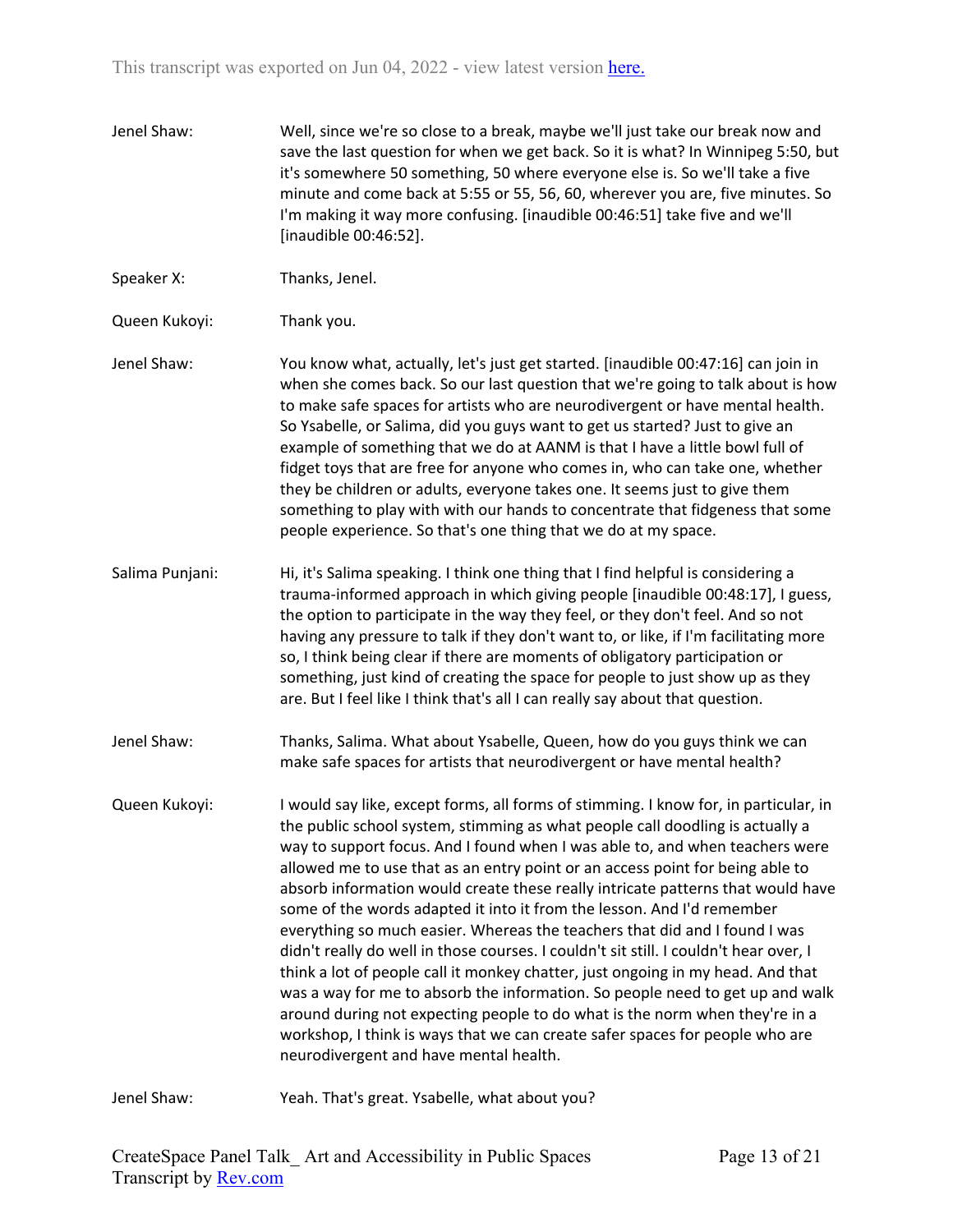Ysabelle Vautou...: I think community consultations are always appreciated to hear from the community directly. I think having multiple spaces, like sometimes having a quiet area or low sensory area... For me, I'm visually impaired and I definitely appreciate darker spaces. I find a lot of the spaces are way too bright. I think having things to know what to expect in advance to be able to have visual stories or ask, is there anything you need? Sometimes when you register for something, you can ask what your access needs are or anything that we can do to increase your participation, things like that. Like multiple feedback channels, having people around, I've heard of things having an active listener, there's all kinds of things really.

> But I think I echo what Queen said of also about normalizing, or sorry. Oh, yeah. I guess normalizing stimming behaviors, having something like a visual note taker too, can be more engaging for some minds, but even just having things recorded, because then if you weren't paying attention, you can see it again and watch it again. And there's all these things. I mean, But I think, yeah, just talking to people and getting to know them, then you become more and more familiar with what a person may need in a certain situation.

- Jenel Shaw: Yeah. Those are all wonderful ideas. Salima, did you have something to add?
- Salima Punjani: I just put in a resource that kind of talks a bit more about relaxed performance. I don't know why that didn't click beforehand, but I don't really have the head space to talk about it. So I just added a link towards it right now.
- Jenel Shaw: Great, yeah. Yeah, those are all easy things that people could do today for their events. Having maybe a quiet space, listening to people to what they need, having open-end access questions, not just say, do you need these things, but leave a space for other where someone can fill in what they need is very important
- Ysabelle Vautou...: Organization too. I think helps. I find like I'm helping some folks to kind of mentor them and being more professional in their art practice. And a lot of it is problems with like, how do I... I get confused or there's all these things. And it's like just having a structure where things can be organized, seems to help a lot for a lot of people to get rid of that overwhelmed. Be like, no, it's not as complicated, put things in plain language and just kind of use so many acronyms and have things that are kind of clear. It seems common knowledge to me, but I guess it isn't for...
- Jenel Shaw: No, that's a very good point, having some sort of access guide where people can see ahead of time, maybe what the venue looks like. What's offered at the venue, what's going to happen. What's expected of you or not expected of you. Takes away a lot of that anxiety that I think folks can feel going to a new space or a new event or new people, or even an old space and old friends, it helps just make folks more comfortable.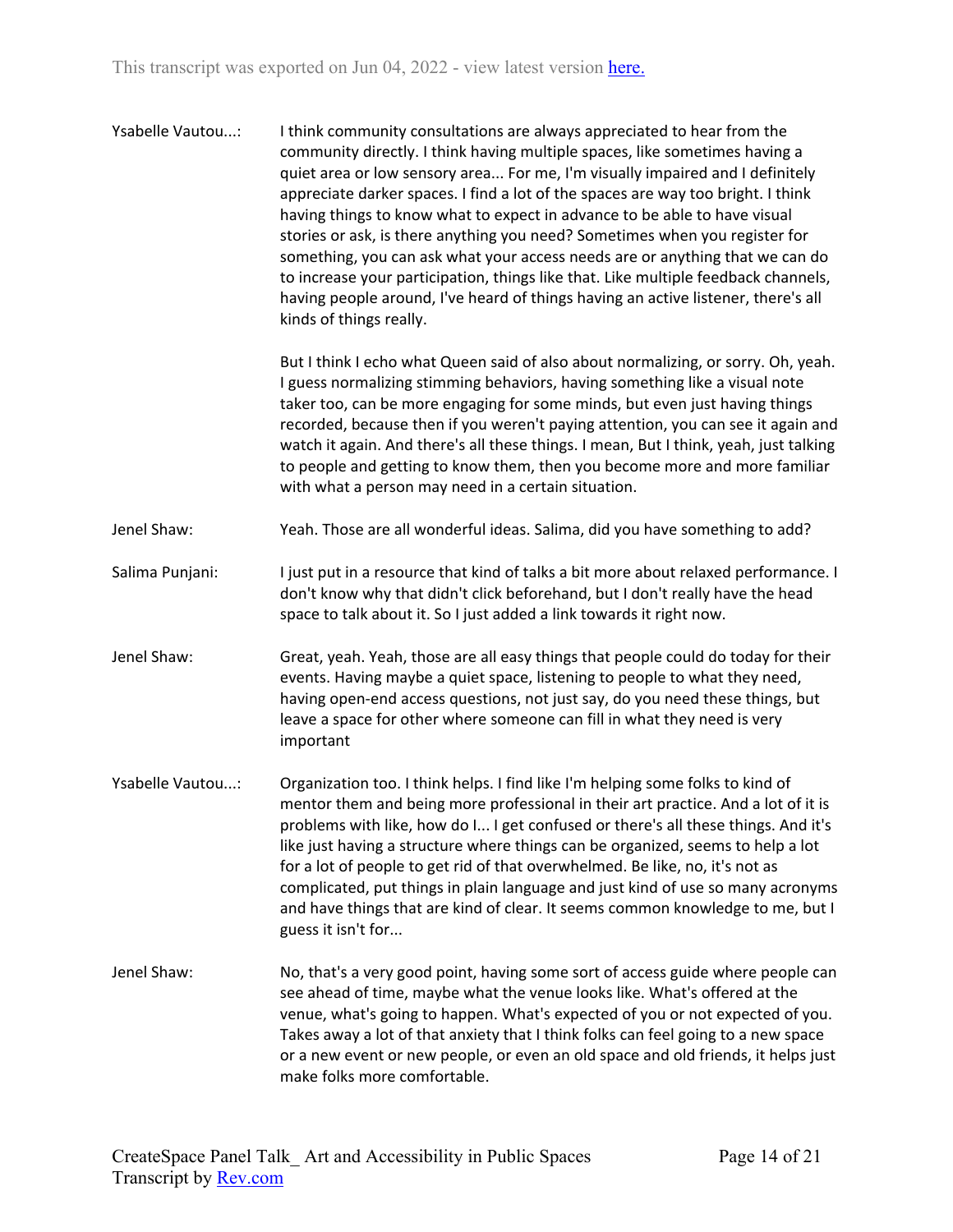| Queen Kukoyi:    | Yeah. I was going to add on even like having questions in advance. I know some<br>panelists are like, oh, you know I want the I don't want the questions to be<br>feel like rehearsed and stuff like that too. And I understand that, but for me, I<br>get anxiety really bad before I talk. Even if I've talked about the same thing, a<br>million times, sometimes even having the questions, I still get anxiety, but I find<br>it's more helpful having the questions at advanced because I'm able to like, even<br>if I'm not writing it down or taking notes, I can formulate my thoughts prior to<br>having the conversation as well.                                                          |
|------------------|-------------------------------------------------------------------------------------------------------------------------------------------------------------------------------------------------------------------------------------------------------------------------------------------------------------------------------------------------------------------------------------------------------------------------------------------------------------------------------------------------------------------------------------------------------------------------------------------------------------------------------------------------------------------------------------------------------|
| Jenel Shaw:      | Absolutely. Yeah. Anybody else have more thoughts on this last question?                                                                                                                                                                                                                                                                                                                                                                                                                                                                                                                                                                                                                              |
| Ysabelle Vautou: | Yeah. I think learning from previous experiences, right? I feel every time there's<br>another person that enters your space, that there's an opportunity to learn of<br>like, yep, well, we need to do these things because next time they enter the<br>space or somebody else or to kind of think ahead. Think ahead [inaudible<br>$00:55:56$ ].                                                                                                                                                                                                                                                                                                                                                     |
| Jenel Shaw:      | Yeah, that's it. No, that's a wonderful idea to think about ahead of time who do<br>you expect at your event and is your If you're not expecting certain people,<br>why not? And how can you make them welcomed.                                                                                                                                                                                                                                                                                                                                                                                                                                                                                      |
| Ysabelle Vautou: | [inaudible 00:56:10]. Inviting them even.                                                                                                                                                                                                                                                                                                                                                                                                                                                                                                                                                                                                                                                             |
| Jenel Shaw:      | Yeah, exactly.                                                                                                                                                                                                                                                                                                                                                                                                                                                                                                                                                                                                                                                                                        |
| Ysabelle Vautou: | Like I used to do I forget what it was called now, audience development. So<br>part of my role was to, I would read feedback that we would get from the<br>gallery space and some of them would be complaints. And how do I transfer<br>those complaints into actions to improve the space? And a lot of it was kind of<br>accessibility, why isn't there nowhere to sit? In the gallery was a complaint like,<br>well, put a bench here. These are easy things. A lot of these things are very easy<br>things, but for whatever reason, people keep the status quo a lot of the time or<br>it's not on the radar. They don't think about it. It's not a priority. So they don't<br>make time for it. |
| Jenel Shaw:      | Absolutely. And we had someone in the chat, Alice saying that having a quiet<br>area, if it's too noisy is very helpful. Yeah. So that's a great example as well.<br>Great. Well, I think we're at that point, well, we can open up to you questions<br>from the audience. So if anyone has any questions they'd like to ask, feel free to<br>write it in the chat or raise your hand or however it is you feel asking.                                                                                                                                                                                                                                                                               |
| Ysabelle Vautou: | I love questions by the way. [inaudible 00:57:35]-                                                                                                                                                                                                                                                                                                                                                                                                                                                                                                                                                                                                                                                    |
| Jenel Shaw:      | Well, why we wait, I will throw you guys that surprise question that I had for you<br>earlier, which is what benefits do you get from your disability and your art? So<br>the example that I gave was because of my borderline personality disorder, that<br>means I'm very sensitive. So I'm very empathetic to others and I can very easily                                                                                                                                                                                                                                                                                                                                                         |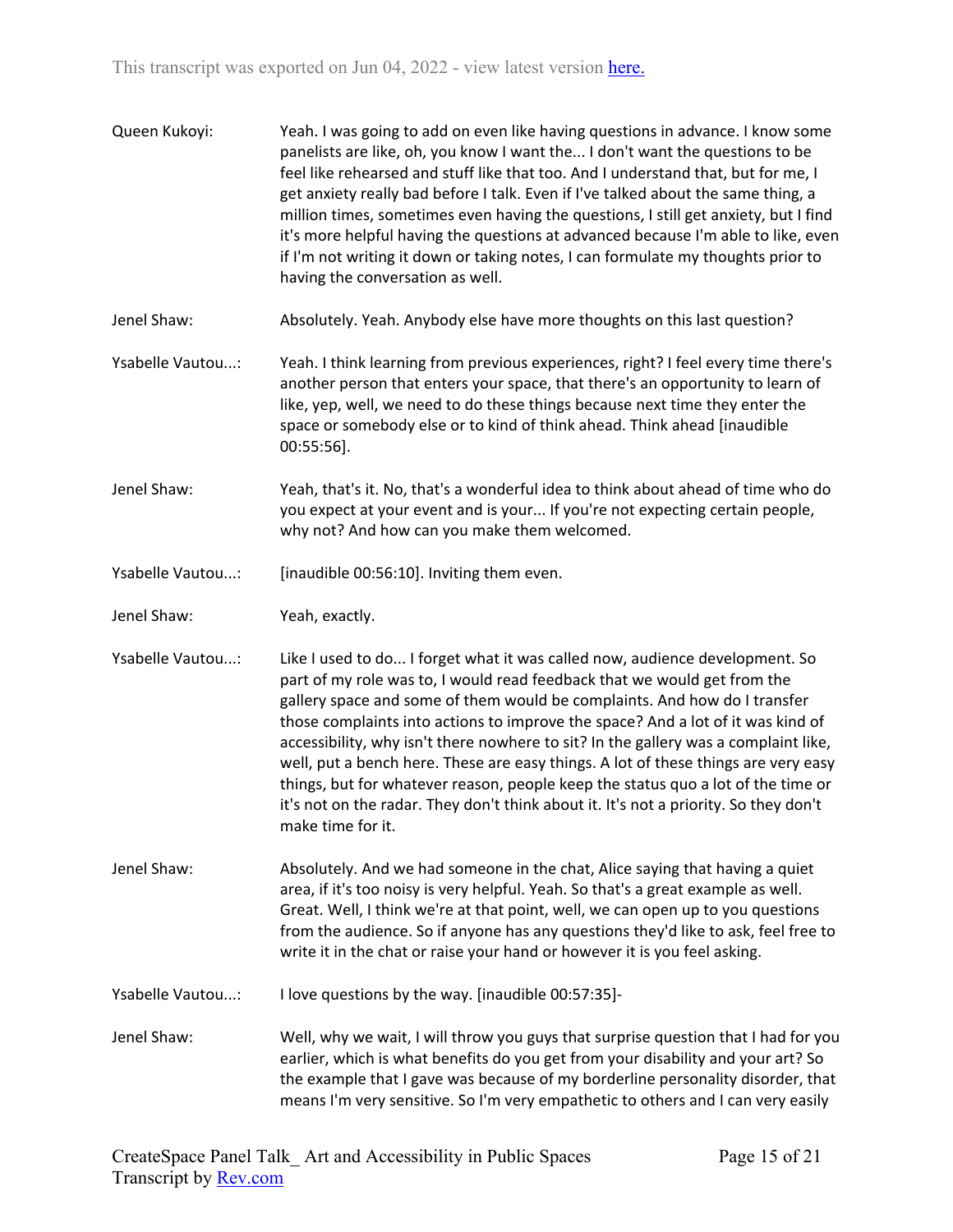put myself in their situations. So I find that it's easy for me to bring care into my administration work, but physically in my artwork, because I'm a little bit slower, I can pay attention to those details more and kind of draw on those details with the time I take. So I wonder if you guys have experienced that... Some benefits you get from being a part of the disability community.

Queen Kukoyi: I would say there's two parts, I guess to mine, when I first started exploring what it means to be bipolar too. I spoke to several [inaudible 00:58:36] spiritual leaders and culturally the diagnosis was described to me as, and I'm an Afrofuturist. So it was described to me as existing on several planes at the same time. So I'm on these, I guess the metaverse different metaverses. It could be described in that way, and my physical body is existing in one, but my mental brain is existing in all at the same time. Why I see all these random scenarios coming at me all at once while these random thoughts are coming at me all at once. So thinking about centering, being able to center myself in the present while understanding that my spiritual selves are existing in these different planes and I can tap into any one of them. I feel like that's one benefit. Being able to think about it creatively, I guess in that way has been helpful in healing to me.

> And then the Zentangle art, it's I can sit for hours and be hyper focused on this one thing and make these really, really intricate pieces. And everyone's usually like, how did you do that? And I just get lost in the work and I feel like full after creating the pieces and people understanding them after is a bonus. But like the hyper focus, even though there's all these things coming at me all at once, being able to hyper focus, being able to predict a bunch of different scenarios and possibilities, how multiple things can go wrong, how multiple things can go right, and being able to use that as a plan for contingencies, I guess. Yeah, that's all I can think of right now.

- Jenel Shaw: No, those are great disability gains. Absolutely. What about Ysabelle, Salima, do you guys find, do you get any disability gains being part of the community?
- Ysabelle Vautou...: When I was younger, I had all these tools. I stood out, [inaudible 01:01:13]. I had a raised desk. I had the glasses with a telescope on it. I had a giant telescope for other reasons. You know what I mean? I stood out a lot, so I got used to these embarrassing things, because when you're young, everything you do different is embarrassing. And it's like, I don't care. I'm free from that like, I don't care if I look weird and I think that's a great thing to be free of. So my disability has helped me to be more assertive. I am definitely not the most assertive person. It's still something I'm learning to do, but it definitely, if I didn't have it, I probably be quite unassertive actually, [inaudible 01:02:04] quite shy and would meet much of a reason to, but it kind of forces you to practice and fine tune your ability to communicate with people and problem solve, because it helps me to be extra creative because it's like, okay, you didn't think about this.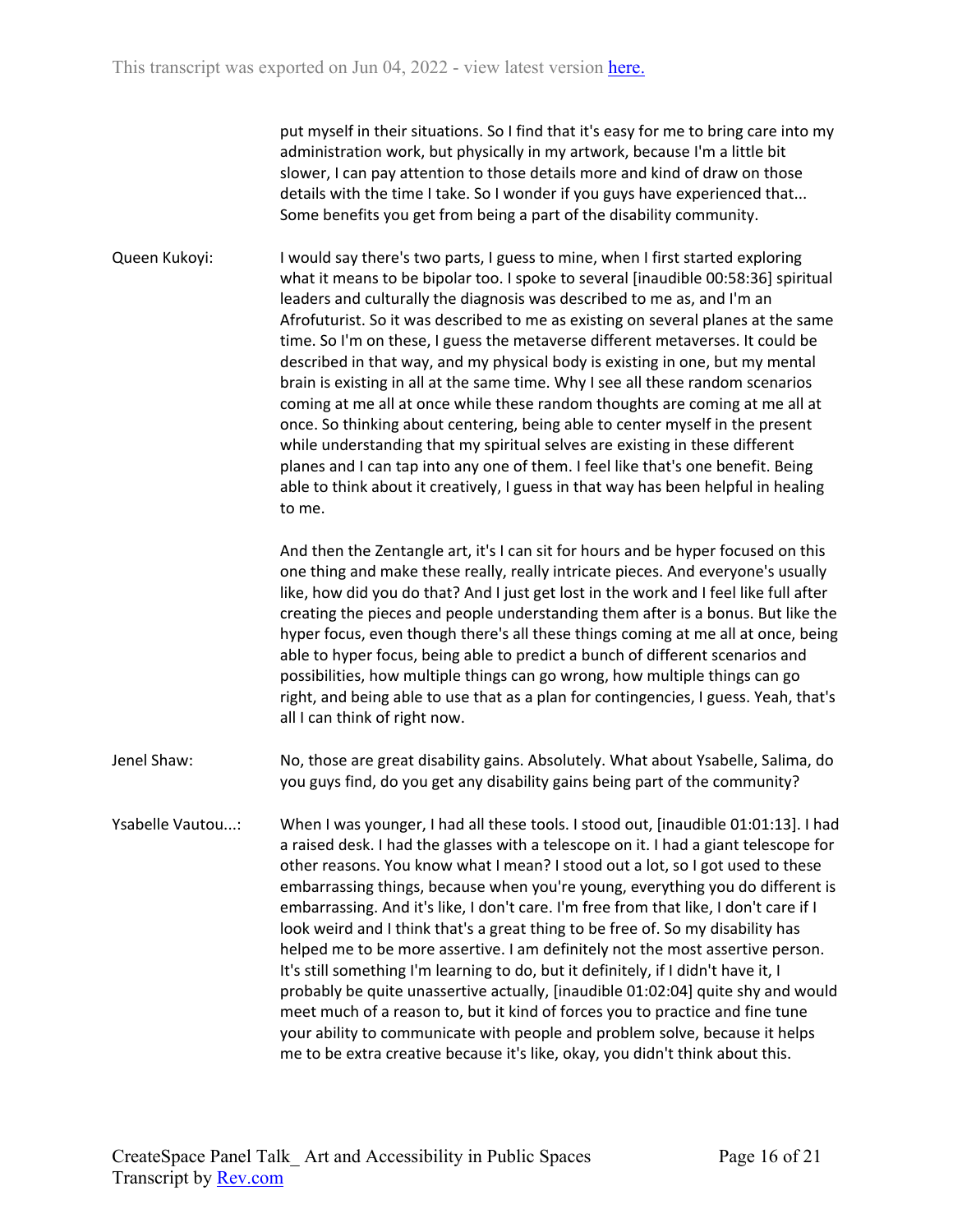Okay. Here are the solutions I have. What if you try to come up with these ideas and sometimes the ideas are ridiculous, but they work and it's fun, it creates this element of fun, which works well in an art space. So one of the projects that I'm doing this summer is a second artist in residence outside. And for me, my visual impairment, bright spaces is quite taxing because the pupil in my eye, that black hole, is supposed to shrink when there's a lot of light, mine just stays open. So I'm like, ugh. So to be outside to try to paint is not conducive. But I'm like, I want to participate in this artisan residency outdoors. I like the location. I think it's interesting. And I want to, and I was like, how can I find a way to participate?

So I thought, what if I created a sort of tent, a sort of structure where there would be shade and there would be ways for me... So I'm thinking about like the built environment that I'm building, all these things. So that would've been... And I thought about that when I was younger, I used to work in an office and I thought like, I've had so much anxiety about being like, well, what if I'm in a call center? Or in a... What do they call it? A Walmart even, or whatever, like a space where all these lights, you can't just dim one. And it's like, what if I had a tent? Wouldn't that be weird, but wouldn't that work? And it's one of those [inaudible 01:04:01], it's working, it's working for me now.

And I think it's just so fun to have that rewarding idea come into place and to make that less weird for other people who it, that might work for and find ways that... I just love seeing an idea come to life, like some sort of concept that's not visible, become visible and then see how that manifests itself and all the possibilities that go with it. I have a newly acquired disability. I'm still kind of navigating that, it's gifts because so far I feel like it's betraying me a bit, but I'm sure with more reflection, I will learn to appreciate it more.

Definitely, it encourages me to slow down, to be more mindful, to choose the priorities that I want to do because I only have a window of time that I feel good to do these things. And I'm the type of person I want to do all the things, I want to live all the lives, and I don't want to choose. And so I have this wrestling a little bit with that, but yeah... And I mean, I'm sure, like I said, there's other things upon more reflection, but I'm curious what Salima has to share.

- Salima Punjani: Hi, it's Salima speaking. I'm not going to lie. I'm a little uncomfortable with the question because I mean having a neurodegenerative illness, it's hard to consider it as a gift. I, on the other hand, I do feel eternally, eternally grateful for the disability arts community. I feel like the dignity and the love and the joy that I feel with my fellow disabled artists is priceless. And I would say that that's kind of more what I feel comfortable sharing about that. That's the end of my thought.
- Jenel Shaw: Absolutely. The disability community is one of the first places that I felt welcomed and could be myself. So I definitely echo that for sure. Okay. So now that we've had that question, we have a few in the chat. Sandra Houle wanted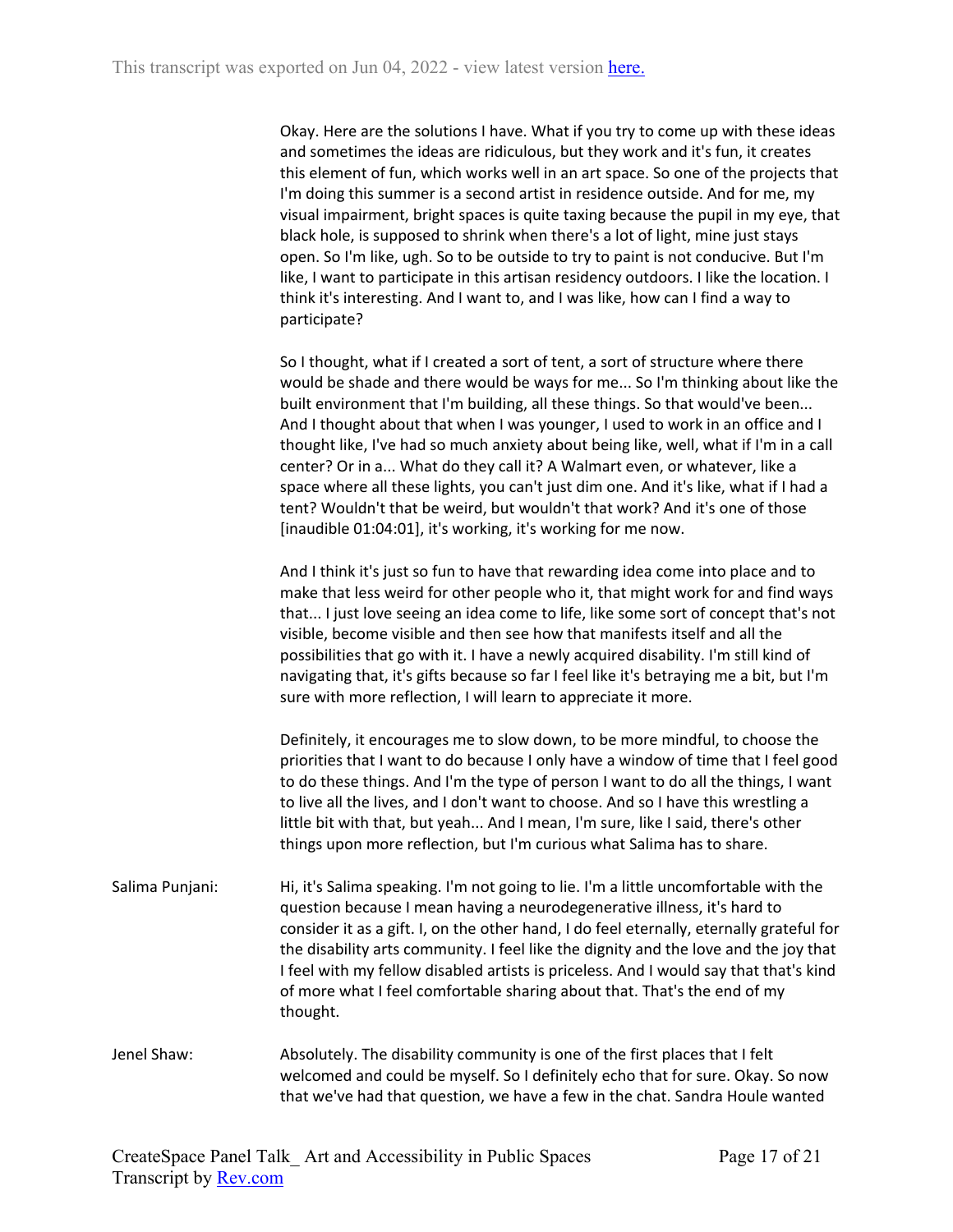to ask a question. I don't know if the STEPS people could unmute her so she could ask a question.

- Sandra Houle : I think I can unmute. I think it's working. Can you hear me?
- Jenel Shaw: Yes.

Sandra Houle : Okay, great. Hi, everyone. I'm Sandra. Thank you so much for being here. It's been great to listen to you. I don't have a very well formulated question. So I'm just going to say what I'm thinking and I'd love to hear your thoughts. I used art a lot when I was going through different mental health issues and it was became a really important part of my life. In parallel, I work as an occupational therapist, so I do work with people with various disabilities and I've come to, I guess a place where sometimes I struggle to speak or research or think about art in, I guess, more of a therapeutic way versus more of an advocacy disability movement kind of way. And sometimes I find myself at a bit of a complicated nexus.

> So I guess, using art to cure versus using art to just be and explore and for wellbeing. I don't know if you have any thoughts on that. I think some of you mentioned you also have a background in social work, so you might have also that experience with having to hearing the clinician kind of point of view, as well as the disability communities points of view. So any thoughts that you can share on that, I would love to hear.

- Queen Kukoyi: Can I get you to repeat the question? [inaudible 01:08:34].
- Sandra Houle : Yeah. Just, I guess when I've done some research on how I could utilize art in practice, I've come across some, I guess hesitancy with using it in a therapeutic, like more, I guess with a more curative kind of aspect, but I found it to be really helpful in terms of just managing my own mental health. So I would like to share it with other people, without it necessarily coming across as trying to fix a disability or mental health, for example.
- Queen Kukoyi: Well, for me, including narratives and looking at it from... Because someone who doesn't have their master's or their doctorate and social work. So you can't practice art therapy, but you can practice art healing exercises. So researching things around that. And for me, I like to include anything around narrativebased themes and storytelling and retelling stories of resistance and resilience. So looking at those types of things as a tool for understanding yourself better and navigating yourself better has been helpful for me. And also when building workshops or facilitating workshops that are inclusive of those things and we try to include art healing and everything that we do myself and Nico. Yeah. I hope that was helpful.

Sandra Houle : Yeah. Thank you. Yeah.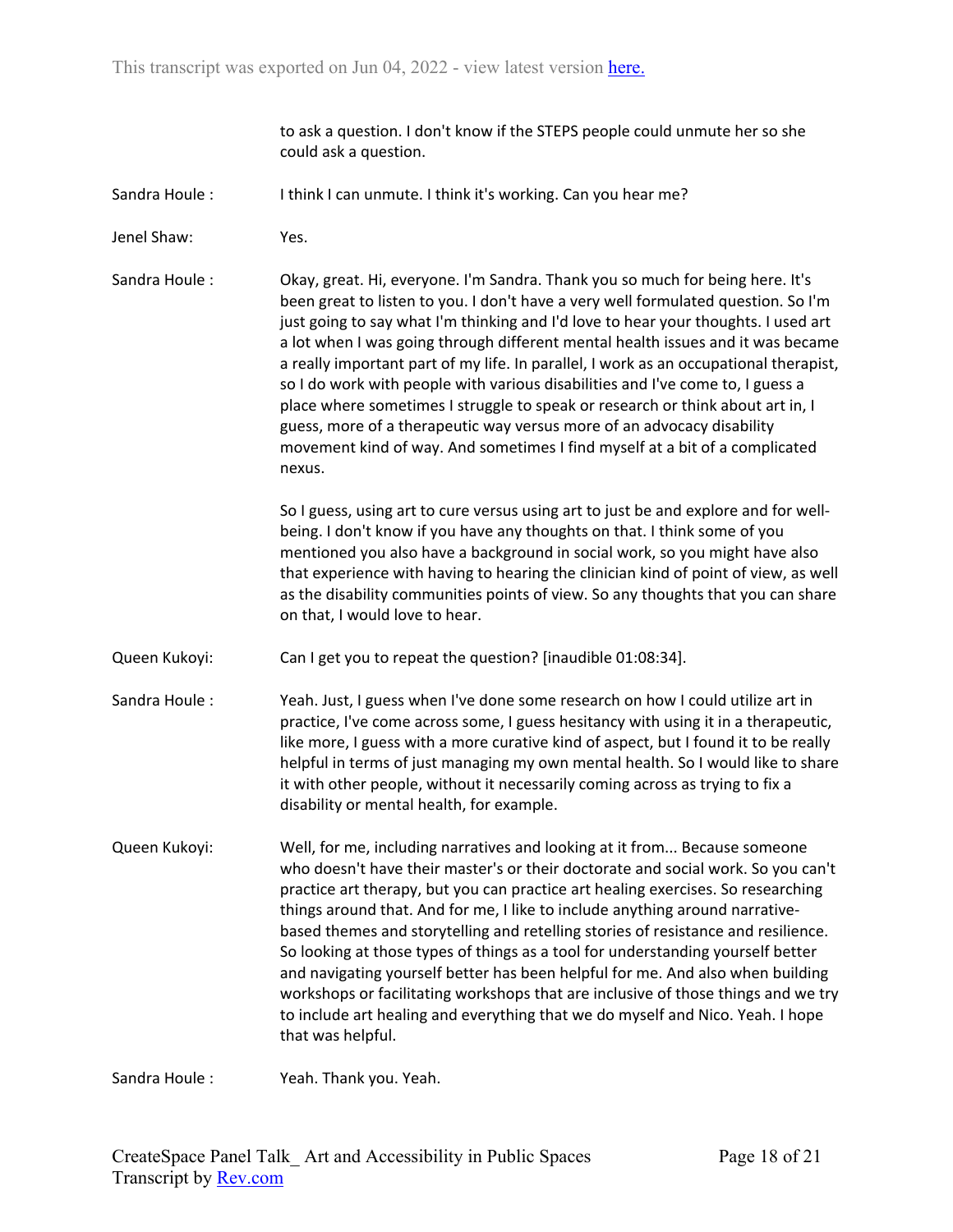Ysabelle Vautou...: Yeah. I mean, art therapy has like... Anybody can do art as therapy, right? Art is inherently therapeutic, it has this kind of healing. It's a way of communicating really is what it is. You're kind of communicating non-verbally through a visual or music medium or what have you. I mean, I don't know what the pushback is in the sense of the accreditation parts and all that, because there is definitely that debate there. But I do agree with the storytelling. I feel like persons with disabilities sometimes are these celebrities, like the community knows that one... Like I was that one blind person in my school. And people know who I am, but I don't necessarily know who they are. Like people two, three grades ahead of me and they're like, "Oh, yeah, they know who I am."

> They'll be like, "Hi, do you remember me?" And I'm like, I really don't, you know with I mean? Because we never actually talked. You just know of me, like a weird celebrity thing, and they don't get to know me as a person or hear what I have to say as an individual, which is a very different thing. And I find that there's not a lot of spaces to talk about those things. So if there's not a prescriptive, okay, everyone, we're going to do this thing and we're going to do it this way and you're going to do this. And instead of like, what they want to say kind of comes out naturally is favorable in my opinion, but it's just me.

Sandra Houle : Yeah. No, that makes a lot of sense. Thank you.

Salima Punjani: Hi, it's Salima speaking. I think that I would actually be careful about evoking hope. I feel like the Debbie Downer here, but I mean, using kind of words, like cure, healing, and things like that, I think that there's a responsibility that comes with that. And I think that being like... I stop being a clinician. I kind of have left it behind now, but in my practice I did use photography. I did use art, but I made sure to honor the lineage of where I was getting these ideas from, what are the side effects potentially, because I think that it is important to recognize that sometimes creative exploration can bring up a lot of emotion and a lot of pain sometimes. And you never know what can be triggering for someone you never know.

> And I think that it's important to make sure that you have the capacity to hold that what comes up and you have the skills for that. And if you don't have the ability to be transparent about what might happen and have the skills of how to help around that, I think maybe bringing in a separate person to be with you, or maybe just giving it as an offering and letting people know how it was for you. But I think that there's a reason why there's art therapy training that's at a certain level. I think that there's a reason why there's a lot of ethics that come around that. And I would actually be a bit hesitant to offer things if I don't absolutely have certainty or as much certainty as possible that I have the capacity to hold whatever will come up. That's the end of my thought.

Sandra Houle : Thank you. That makes sense. Thank you.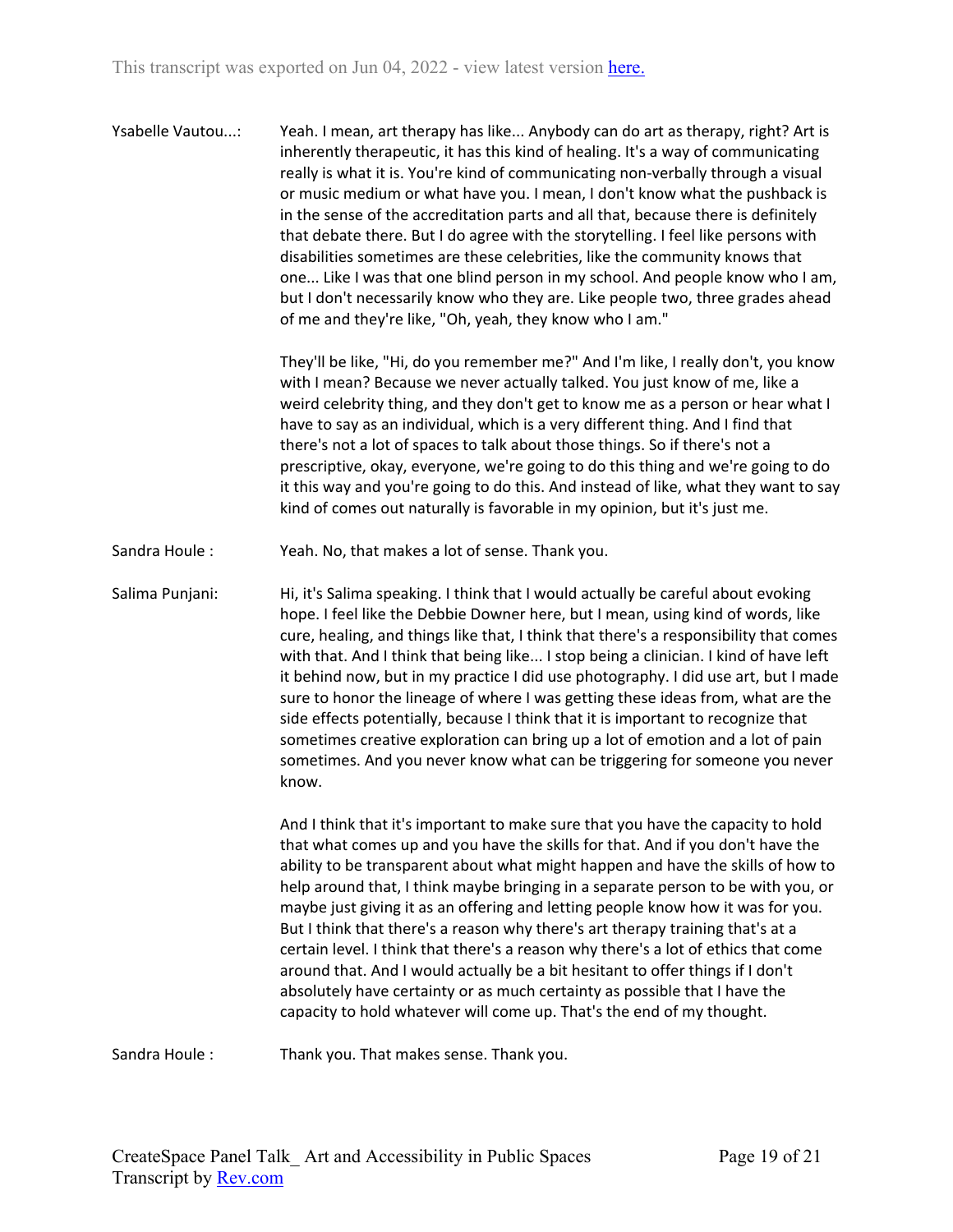Jenel Shaw: Great. So we have another question in the chat from Dina, who's wondering if we know of any books, journals, artists, movies, videos, or podcasts about Crip theory or a disability representation. So if you guys can think of anything, just feel free to throw it on the chat. Mamichi wrote, "I felt like the experience that I've gotten from having a disability was to be able to differentiate my feelings as not normal from others. Thus giving me visual looks about how I, as few others as invisibles and thus those overlooked feelings become in a way that translate into one's world that essentially become unique experience that has the same notion of display, different, unique, original." So that's very interesting. Dina says, "Being weird is radical," and I'm 100% with her on that. And then we have one... Oh, I think we're out of time. So I think we... Well, that's it for the questions. I think Belinda wants to do some closing words, but I just wanted to say thank you so much Salima, Queen, Ysabelle for joining us. It's been a really lovely discussion with you guys. Belinda.

Belinda Uwase: Thank you. Thank you all. I just wanted to thank everybody for joining us tonight. I've just had a wonderful time listening in and learning along with everybody else. I would like to thank Jenel for doing an amazing job at moderating this talk. It's been such an amazing and important discussion, and as well as thanking all of the panelists, of course, thank you Salima, Ysabelle, and Queen for providing all this knowledgeable information. I really appreciate also Ysabelle for you mentioning accessibility [inaudible 01:16:27] and disability awareness week. This was definitely intentional for us to hold this talk during this week to further raise awareness and hold space for these important discussions to take place and have this dialogue. I appreciate all of the conversation about anticipating needs. And I really like, I think Jenel, you mentioned about the access guides and also Salima you mentioning about even within grant proposals, having a lot of these accommodations being incorporated into the work.

> And I would also to further normalize accommodations being a part of project planning and event planning as opposed to being an afterthought and also having conversations about different disabilities and learning disabilities, neurodivergency, invisible disabilities, as opposed to just thinking about physical disabilities. So yeah, I've just had an amazing time listening and having this discussion with you all. So thank you all for joining us. I would also like to thank our funders, the CreateSpace Residency as supported by the city of Toronto as a part of ArtworxTO: Toronto's Year of Public Art, TD Bank Group through the TD Ready Commitment, Canada Council for the Arts, and Ontario Arts Council. This panel discussion is also generously supported by the Bulmash-Siegel Foundation. So thank you all so much for joining us. I hope you have a lovely rest of your evening wherever you are, and we appreciate you all for being here with us tonight.

Queen Kukoyi: Thank you.

Speaker X: Have a good evening.